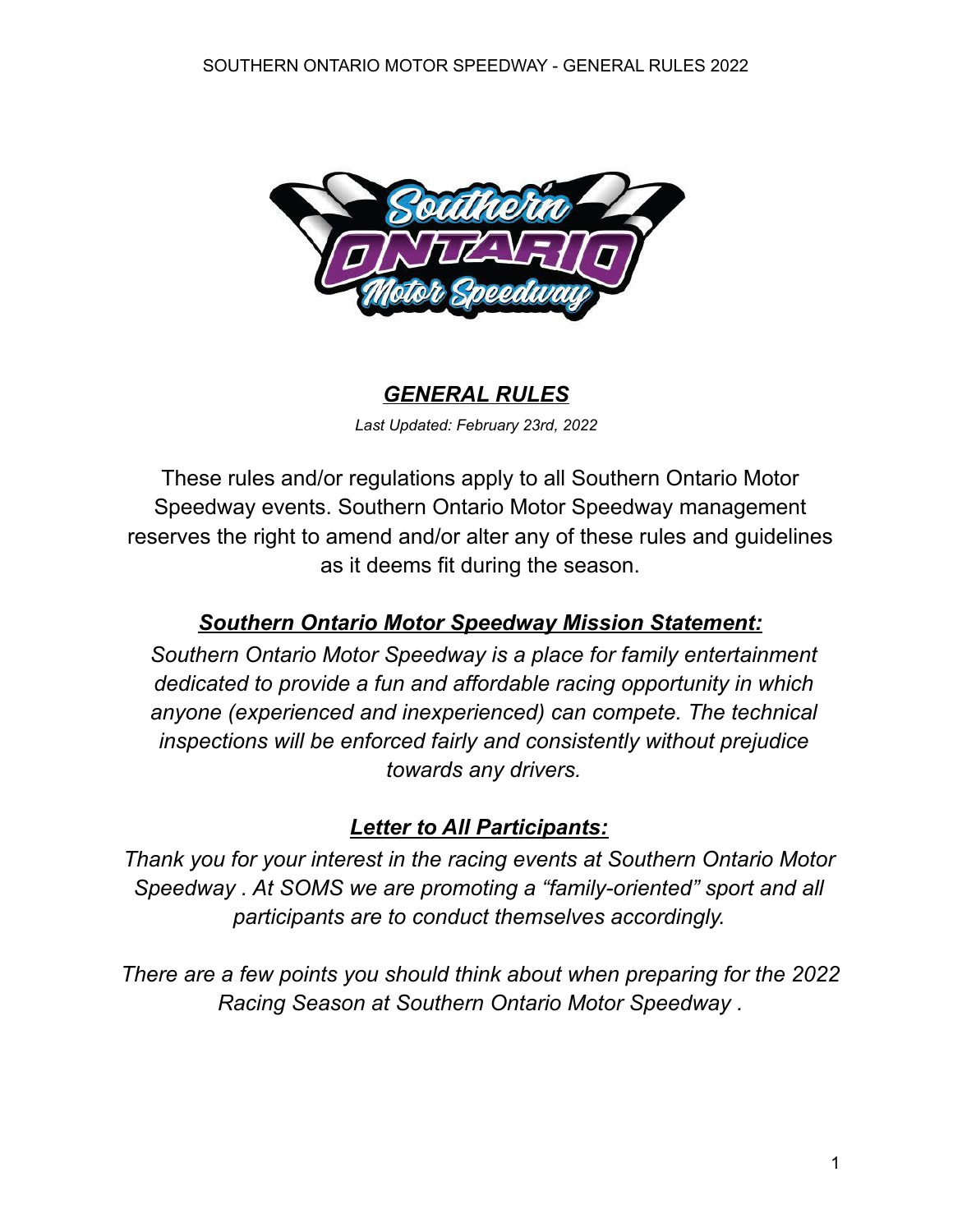### *Varying Race Procedure Rules -*

*Throughout the world, the race procedures, line up procedures and other racing rules may vary from speedway to speedway. If you are racing at Southern Ontario Motor Speedway for the first time, ask questions if you are unsure about something.*

### *Travelling to race -*

*If you are going to travel from a different city, or a long distance to race, it is a good idea to call the speedway before you leave to make sure that a race has not been canceled. It is very frustrating to travel only to learn that the gates are all locked up.*

# **DEFINITION OF TERMS USED:**

- "Stock" or "Original Equipment Manufacturer/OEM" As delivered "new and unaltered" from the original manufacturer such as Ford or Chevrolet.
- "Aftermarket" Produced by a manufacturer or a fabricator other than the original equipment manufacturer.
- "Disqualification" Unless otherwise defined will mean the forfeiture of all awards, prizes and points earned during the date(s) of the event.
- "Competition/Race" A contest in which a driver takes part and which is of a competitive nature or is given a competitive nature by the publication of results.
- "Event" An entire program of competitions or races.
- "Participant" A driver, car owner, mechanic, pit man, official or speedway employee bearing assigned pit passes duly and officially issued by the speedway.
- "Penalty" Any condition imposed on a participant for violation (failure to act in accordance) with the rules found in this Rule book.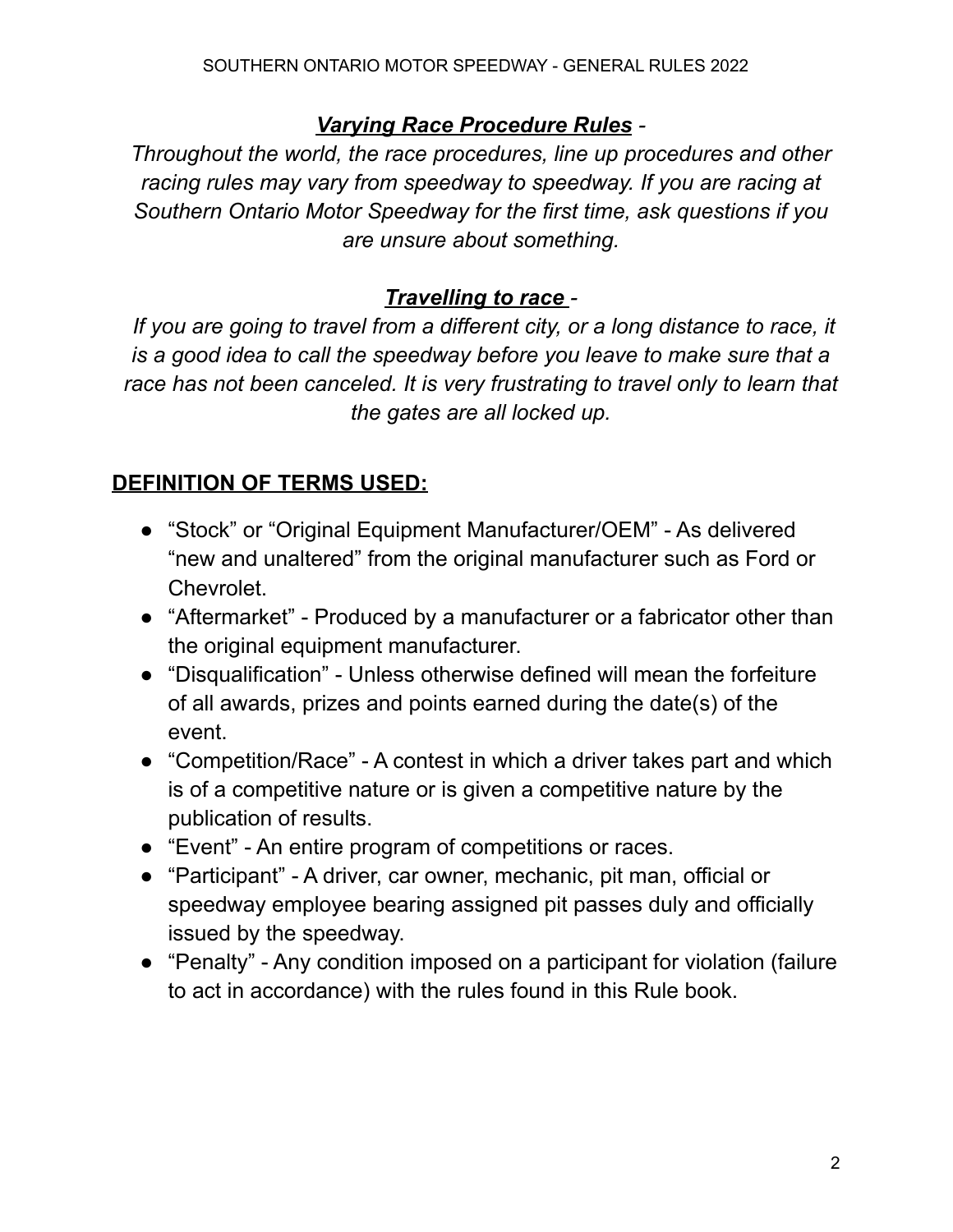### *PREFACE TO THE RULES (Please Read Very Carefully):*

The rules and regulations set forth herein are designed to provide for orderly conduct for racing events and to establish minimum acceptable standards and requirements for such events. These rules and regulations shall govern the conditions of all Southern Ontario Motor Speedway events, unless otherwise noted. All participants are required to comply with these rules. It is the responsibility of each competitor to read and understand the contents of this Rule book. If there is a disagreement or dispute regarding the meaning or application of these rules, the interpretation and application of Southern Ontario Motor Speedway officials shall prevail.

Appeals may be considered by SOMS management (refer to appeal procedures section).

No express or implied warranty of safety shall result from publication of, or compliance with these rules and/or regulations. They are intended as a guide for the conduct of the sport and are in no way a guarantee against injury or death to a participant, a spectator or an official. The spirit and intent of the rules is the standard by which racing at Southern Ontario Motor Speedway is guided.

Event technical inspectors are authorized to decide if an equipment change is an attempt to circumvent these rules.These officials can and will disqualify an entry in violation of the spirit and intent of these rules. Since it is impossible to anticipate every potential circumstance, a tech inspector or track official shall have the right to initiate action correcting a hazardous condition or a condition not in compliance with the spirit and intent of these regulations.

Decisions are to be based on "common sense", consistency, impartiality and fair play. Continuous developments in racing may necessitate changes that we cannot anticipate at the time the rules are formulated.

Any rules updates or safety bulletins established by Southern Ontario Motor Speedway management, after January 1, 2022, for the purpose of implementing, interpreting or enforcing these rules will be deemed as part of and will supersede these rules. All personnel or representatives are required to enforce these rules. All participants are required to abide by such rule updates or safety bulletins immediately from the date of release unless otherwise specified.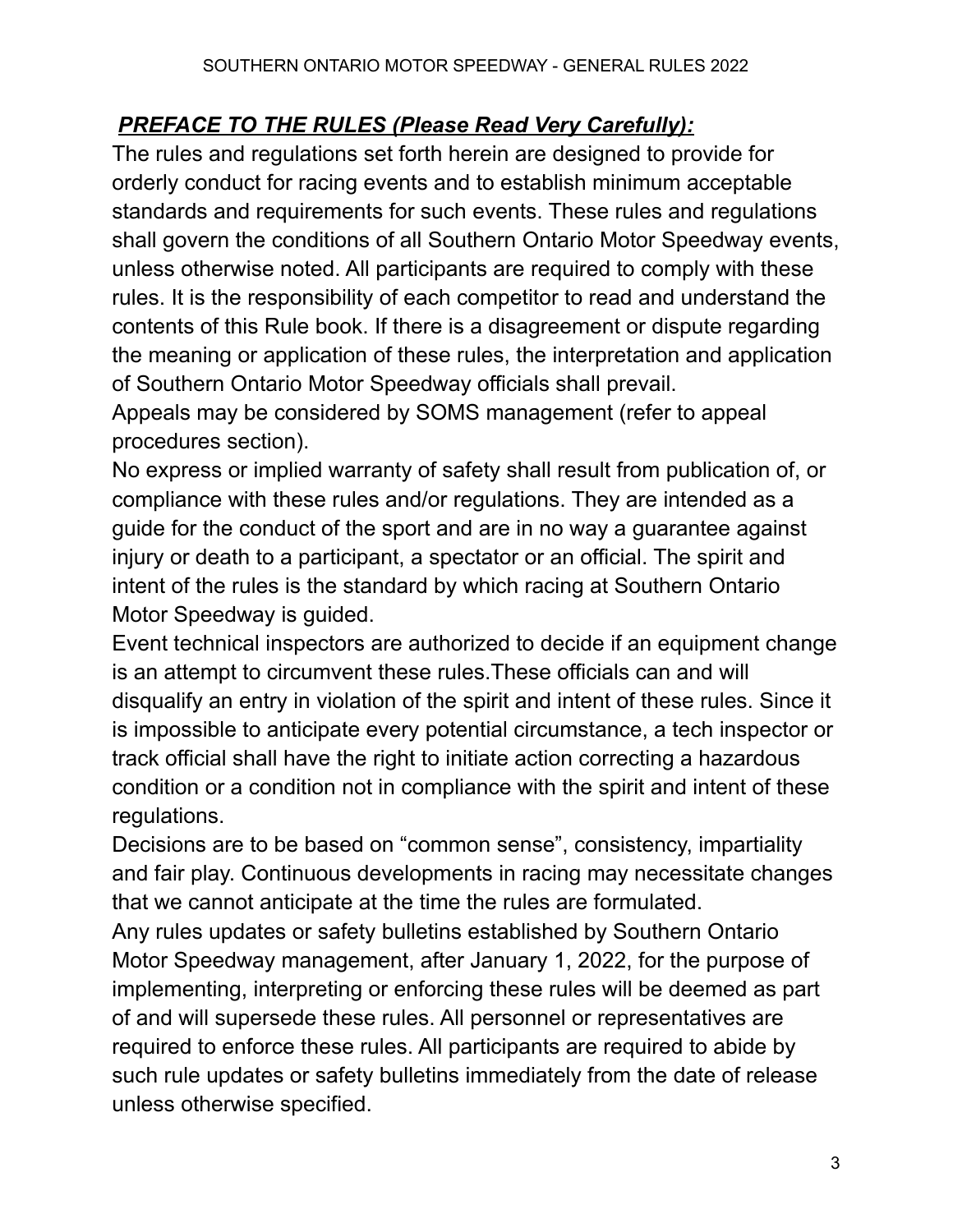Southern Ontario Motor Speedway officials reserve the right to impound any race car or remove any component on a race car (including the engine) at any time. Illegal components will be confiscated and become the property of Southern Ontario Motor Speedway .

Southern Ontario Motor Speedway is private property. Any person on this property without the permission of the management of Southern Ontario Motor Speedway is guilty of trespassing and subject to the penalties prescribed by law.

Through the purchase of a pit pass or admission ticket, a person is given the authority and the right to be on this property in conjunction with the related racing activities. However, management reserves the right to revoke or cancel this authority at any time that it feels that person's presence or conduct is not in the best interest of the sport of auto racing, fellow competitors, the fans, management and the employees of the speedway. **Sandals/Open toe shoes-** If you are wearing sandals or open toe shoes you will not be allowed in the pits.This applies to every person including spectators.

# ● *ELIGIBILITY FOR SEASON ENDING AWARDS:*

In order to collect the point fund awards and monies at the season-ending awards ceremony, the driver must be a registered Southern Ontario Motor Speedway driver and compete in at least 75% of the events held on the race schedule in their respective division (rainouts are not included in the %) and attend the season-ending Awards

# ● *RELEASES AND INDEMNITY AGREEMENT:*

Every competitor, official, worker and participant who is issued a pit pass or other such credentials permitting access to the pits and speedway must first sign a Release and Indemnity Agreement as provided by the speedway. It will be considered a serious breach of these rules to enter such restricted areas of the speedway without first signing such Release and Indemnity Agreement, to secure a pit pass or other credential under false pretenses or to transfer such a credential to any other person.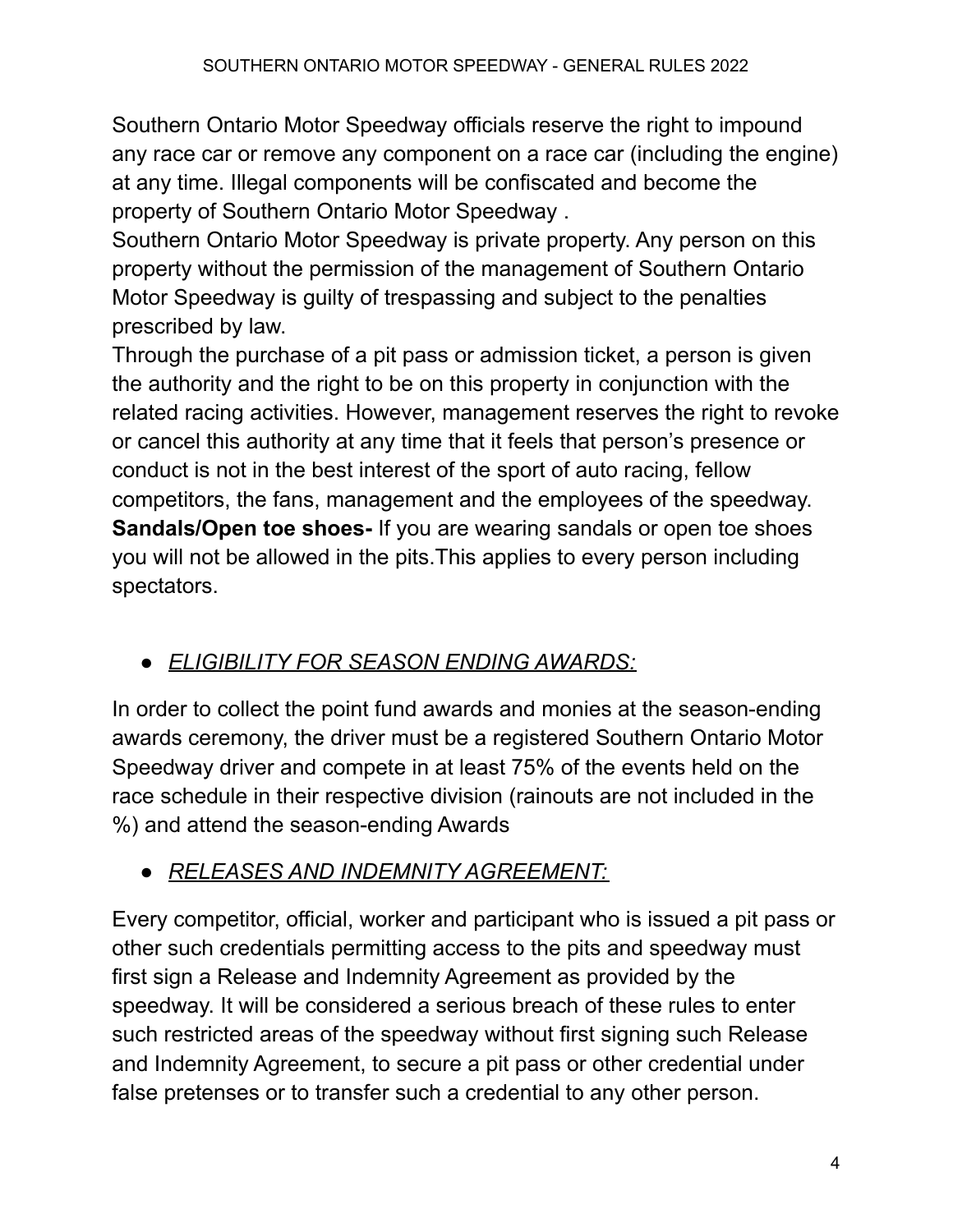# *ASSUMPTION OF RISK:*

Each participant in competition has the responsibility to assess the safety aspects and conditions (defects, obstructions or anything else in their opinion is unsafe) of Southern Ontario Motor Speedway and that participant assumes the risk of competition. Any participant entering an event or competition is considered to have inspected the track and its facilities and to have determined that conditions are satisfactory for them. If not, a participant's concerns should be brought to the attention of the management of that event before the participant competes in any on-track activity. If they are not comfortable with management's handling of the situation brought to their attention, then that participant SHOULD CHOOSE NOT to compete at that event any further.

No insurance coverage is provided for any participant vehicles in the pit area. Southern Ontario Motor Speedway participants fully understand that operation of any race car exposes them to risks of death, or serious bodily injury. Southern Ontario Motor Speedway participants voluntarily assume these risks. Southern Ontario Motor Speedway employees and officials assume no responsibility for damage to or loss of equipment, vehicles or any parts whatsoever.

# ● *Southern Ontario Motor Speedway OFFICIALS' DUTIES:*

Every Southern Ontario Motor Speedway employee and official is expected to conduct himself or herself in a positive manner that will reflect credit on the sport of automobile racing and on Southern Ontario Motor Speedway . Management may remove an official's appointment or may penalize that official if they fail to conduct themselves properly. All SOMS participants agree to abide by the official's decisions until the decisions are appropriately appealed.

● **General Manager -** General Managers assist and ensure that all team members within a unit are functioning well, developing key performance goals and managing the performance of staff, creating and implementing strategies for business growth, hiring new staff ,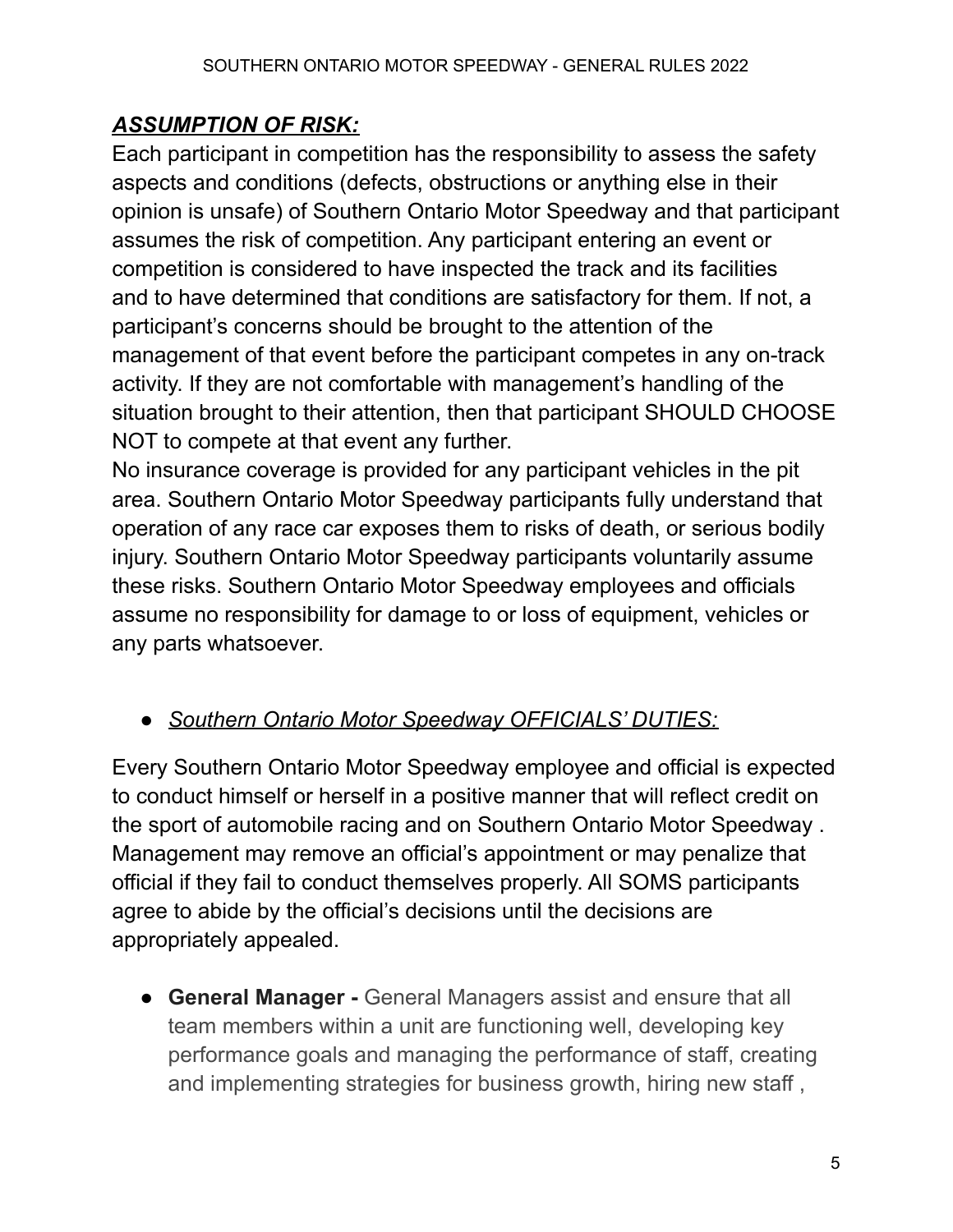working closely with management to retain fans and drivers, developing new solutions to interest and attract more fans and drivers, overseeing large projects and interpreting performance reports.

- **Competition Director -** Competition Directors are vital volunteers who take a leadership role by running and managing a sport competition using their sports acumen. Competition Directors are sport enthusiasts, who bring knowledge and sport specific experience to the competition and will work alongside our staff to ensure an equitable and quality sports experience for all involved. The time commitment includes training, pre-event meetings, frequent email communication leading up to the event, volunteer management, as well as on-site leadership at the competition. Oversees operation to ensure laws and regulations are met, keeps establishment up to date with state and maintain human resource department and compiles necessary reports, evaluation of employees and setting of department goals, recommending approaches, policies and procedures to increase efficiency, planning and running staff meetings, attending meetings and seminars, interviewing and hiring, exit interviewing and firing, development of employee recognition programs.
- **Promoter -** Responsible for all social media. Posting on social media and or finding ways to sell the race that is happening that week to get other racers or fans to come.Responsible for organizing special events.
- **Race Director:** It is his/her job to ensure that trained and equipped staff are available in all departments and contracts all outside service providers needed to operate the race. Direct link to drivers during the races. Responsible for any driver infractions during the competition.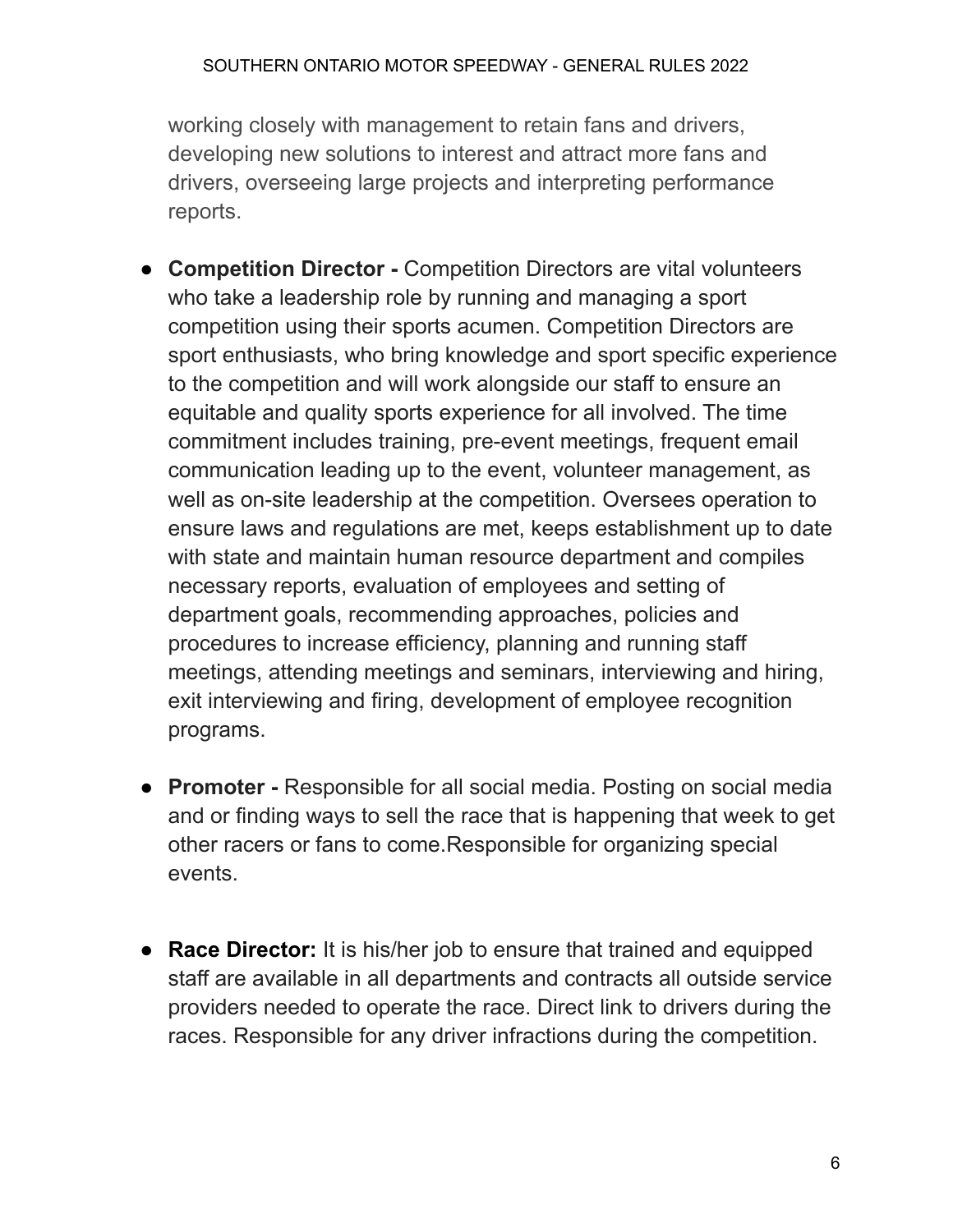- **Technical Inspector:** Scrutineers examine race cars to make sure that they meet the construction and safety specifications set out by CASC rules and provide stickers to show that the cars are safe to enter the race track.
- **Announcer -** Responsible for vocally explaining what is going on during the race. Must also keep the fans engaged by doing interviews or other types of entertainment.
- **Flagman -** Understanding all the rules of safety and or on the track during a race and the appropriate flags to be used. Able to listen to the radio and follow the directions of the race director.
- **Scorers -** The scorekeeper's primary responsibility is to accurately watch and record the timing and placing of the racing events. They are responsible for sending in the nightly scores to the appropriate people for payout and or other associations for scoring.
- **Corner Marshal -** Responsible for monitoring a particular section (corner) of the racetrack and alert on-coming racers of any dangers as they occur by using the appropriate flag.
- **Chief Starter:** Grid staff line the cars up for practices and races. They follow a "grid sheet" for races showing the order of qualification for each race. They also check for Teck stickers and that all drivers have safety equipment in place. In the case of a red flag the Grid team also re-grids the cars on the track for a restart of the race. On the job training is provided.
- **Safety Crew -** Trucks attend the scene of incidents on the race track under yellow/red flag conditions. They deal with the drivers, fires, fluid spills and towing of damaged cars or repair tire wall damage if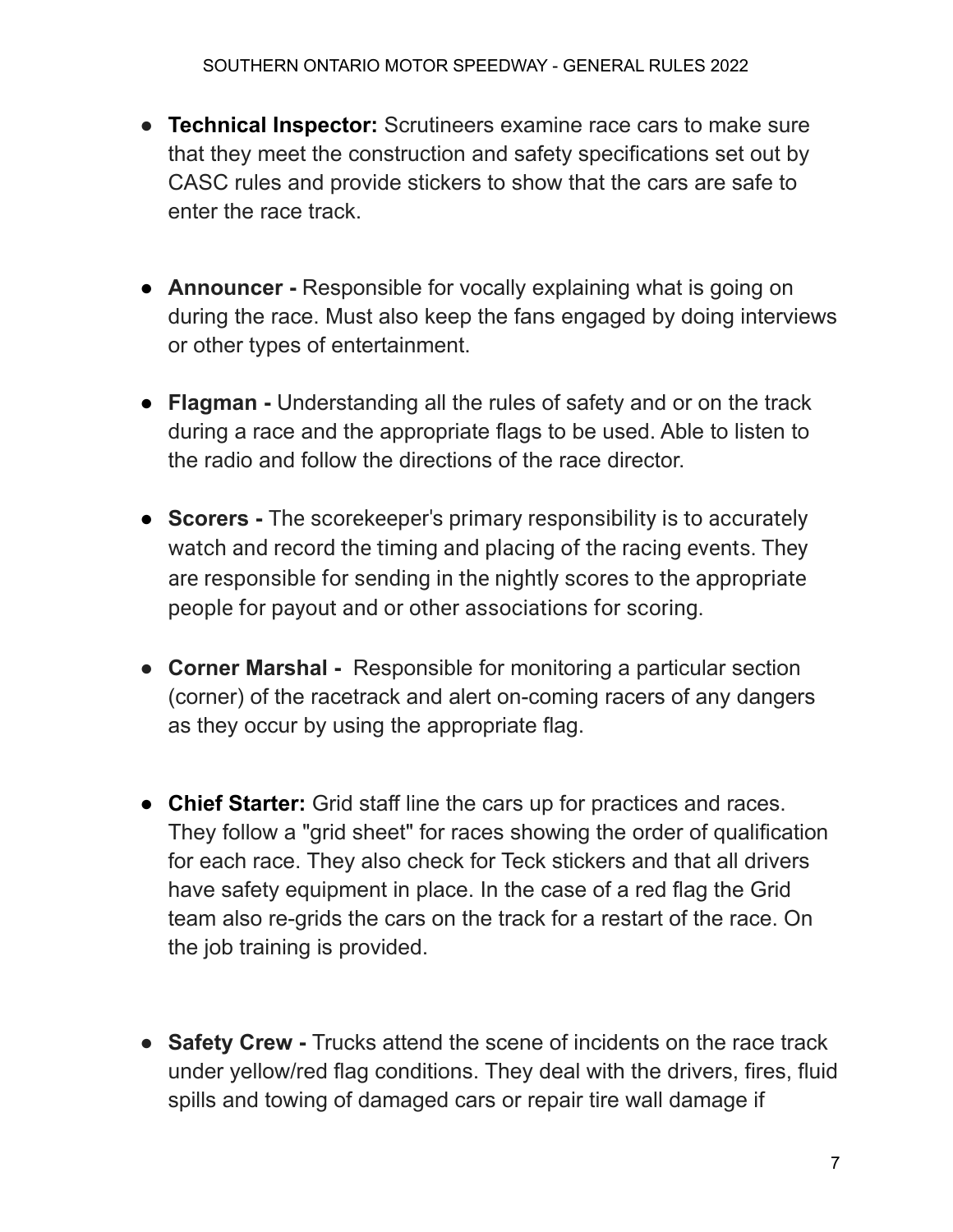necessary. On the job training as well as first aid and fire training is provided.

- **Ambulance -** Provide advanced emergency treatments to patients. Administer pre-hospital emergency care. Responsible for filling out appropriate reports and bringing them to the promoter.
- **Registration Window -** Registration staff ensure that competitors complete entry forms, place them in the correct class and collect the necessary fees. Have other volunteers sign the waivers. Ensure that timing receives a list of competitors in the expected time frame.
- **Security -** Managing who and what makes it onto the event site, surveillance and crowd control, customer service, traffic management and parking services ,managing incidents if they arise.Ensuring all rules of the track are being followed.
- **Tow Truck Driver -** Ensuring vehicles that need to be towed and or pushed off the track are removed from the track. (Into the infield and or returned to their pit).

# ● *D.INCLEMENT WEATHER / CANCELLATION OF AN EVENT:*

In the event of rain or other conditions, it may be necessary for Southern Ontario Motor Speedway management to adjust the order of the event schedule, length of races, practices and qualifying sessions, or to stop the program completely. Should this occur, the management shall make every effort to resume the schedule in a timely fashion if conditions warrant. It is their sole discretion as to what decision they make and their decision is final.

**Rain Check Policy:** Cancellation or delay of an event will be the speedway management's decision. No money will be refunded for tickets or pit passes purchased.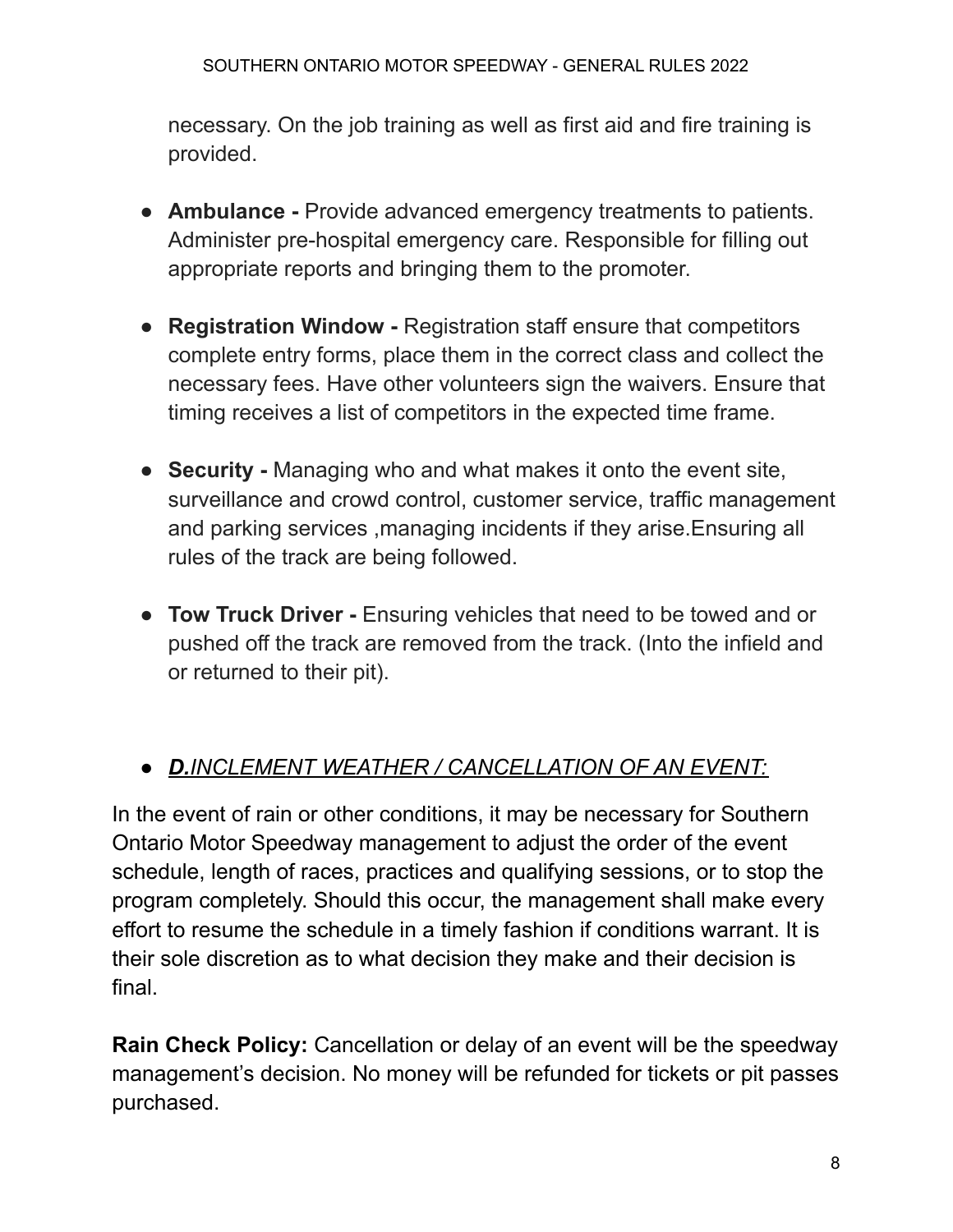- **GRANDSTANDS:** The bracelet shall be used as the rain check. In the event that an event is canceled, rain checks will only be honored if no feature races have been completed. Southern Ontario Motor Speedway management will publish when rain checks for the grandstands will be honored. If the rain check is used for an event of greater value, then the holder will be responsible for making up the difference in value. The wristband must be used the following week.
- **PITS:** The wristband with the appropriate numbers shall be used as the rain check. In the event that an event is canceled, rain checks will only be honored if no feature races have been completed.The wristband must be used the following week. Southern Ontario Motor Speedway management will publish when rain checks for the pits will be honored. If the rain check is used for an event of greater value, then the holder will be responsible for making up the difference in value.
- **If an event is rained out**, Southern Ontario Motor Speedway management will try to reschedule all remaining events as soon as possible and will publish the re-scheduled event date(s). Only drivers qualified for the canceled event will be eligible for the re-scheduled feature.
- **FEATURE EVENT COMPLETION** One lap past the halfway point in a feature shall constitute a complete race in the event a race is stopped due to bad weather. If a race is stopped by use of the red flag and is ruled complete (no matter how many laps are complete), the finishing positions will be paid according to the last officially scored lap by the leader prior to the red flag.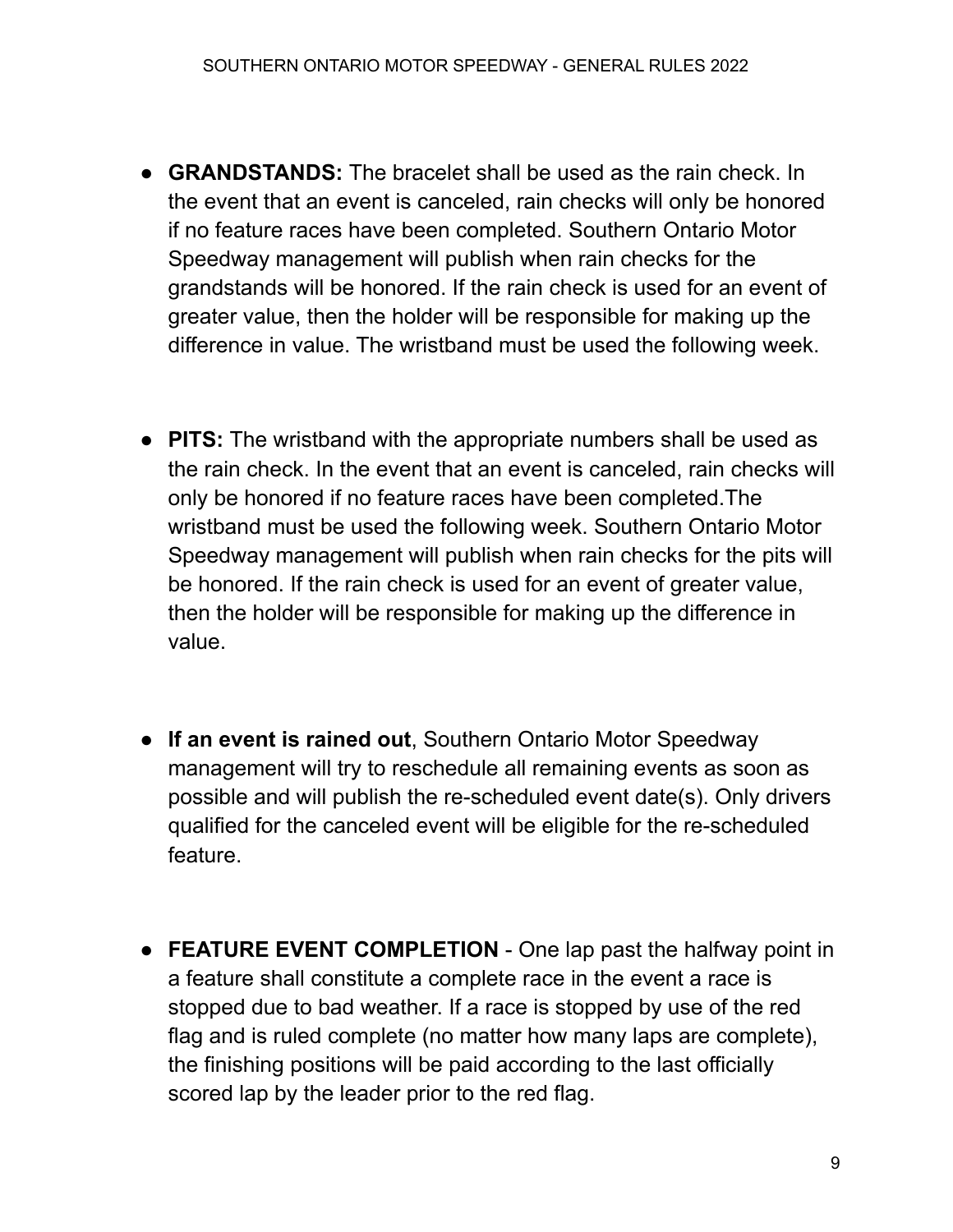#### *Types of penalties that may be imposed for infractions:*

- **Probation** The participant is warned and if another similar infraction occurs during the period of probation, a harsher penalty will be imposed onto that person.
- **Race Penalty** A penalty such as loss of position (such as being placed at the rear of the field) during or after a race depending on the infraction.
- **Total or Partial Loss** of Race Points and/or Purse- Total or partial loss of track and/or other points earned during a Southern Ontario Motor Speedway event may be imposed, as may total or partial loss of that evening's earnings.
- **Disqualification** The Competition Director, Race Director or Technical Inspector may disqualify a competitor from a race, in which case his rights towards any awards in the competition (such as points, money, positions, contingency awards, etc.) are forfeited.
- **Confiscation of Illegal or Unauthorized Components** The use of illegal or unauthorized components on a race car will result in a \$250 fine the first time.
- If you are deemed illegal a second time, the illegal or unauthorized components will then become the property of Southern Ontario Motor Speedway and will not be returned.You will also be fined \$500. Failure to surrender the illegal parts will lead to a minimum of \$750 fine and possible suspension.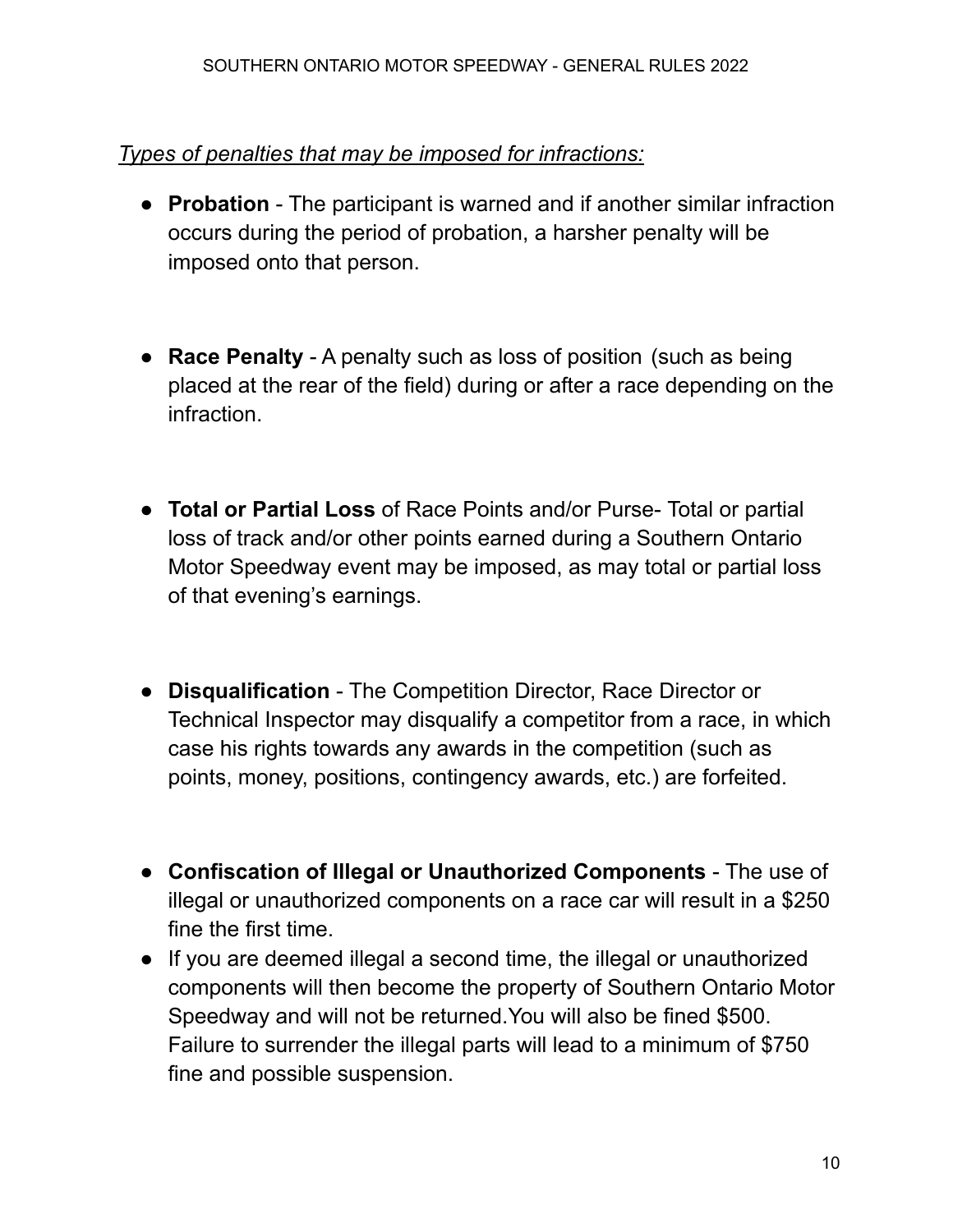- If an infraction occurs a 3rd time, a total loss of season points and a fine of \$1000 will be in place before you may compete at the speedway.
- **Fine** When a fine has been imposed, it must be paid within the time period specified. If this payment agreement is not honored it will be taken from the participant's purse. All fines must be remitted directly to Southern Ontario Motor Speedway management.
- **Suspension** Only Southern Ontario Motor Speedway management may suspend a participant's privileges to take part in competition for a definite or indefinite period of time.
- **Total or Partial Loss of Accrued Points** Total or partial loss of accrued track points earned by a competitor during the season may be imposed by Southern Ontario Motor Speedway management.
- **Expulsion** Only Southern Ontario Motor Speedway management may expel a participant for serious or repeated offenses.
- *DISPUTE OF A DECISION:*

Any dispute, controversy or claim involving participant's conduct, whether or not relating to this rule book or alleged breach of the same, shall be settled in accordance with the existing and/or amended rules and regulations of Southern Ontario Motor Speedway, and they agree to accept the decisions rendered by such process.All Southern Ontario Motor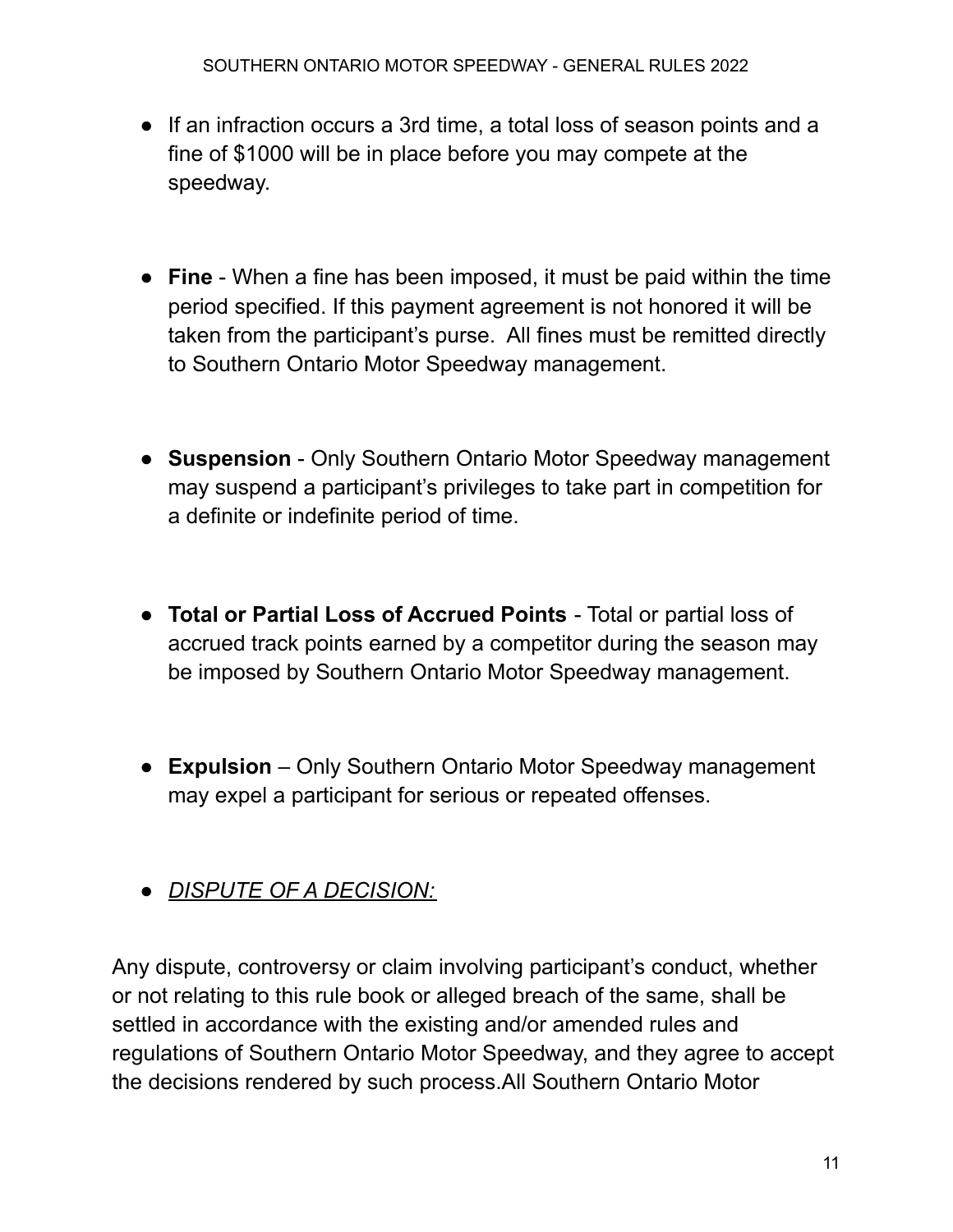Speedway participants expressly agree that determinations by Southern Ontario Motor Speedway officials as to the applicability and interpretation of these rules are non-litigable, and they agree that they will not initiate or maintain litigation of any kind against Southern Ontario Motor Speedway or anyone acting on behalf of Southern Ontario Motor Speedway, to reverse, modify or obtain relief from such determination for no purpose other than an act of bad faith with intent to harm the member or license holder. The driver (and their car owner if the driver is under 18 years of age) shall be the sole spokesman for the car owner and pit crew in any and all matters pertaining to the event or the cars.

# ● *RACE PROCEDURES and GUIDELINES:*

These are the rules and procedures for the entire racing season unless otherwise stated differently at the driver's meeting. If a driver should have any questions about the particular procedures at a certain track (such as starts, restarts,line-ups, rough driving, etc.), that driver should ask questions at the driver's meeting or direct their questions to the Competition Director. All disputes, protests or concerns must be submitted in writing to the pit sign-in within thirty (30) minutes of the completion of the event (Last checker flag of the night). All disputes or protests must be handed to the Southern Ontario Motor Speedway staff at the pit sign-in building, with \$100 cash. Only drivers are eligible to log a protest.

● **CHECK IN**: All participants must be checked into the track 40 minutes prior to the official/published starting time of the first qualifying heat race of the event in order to be eligible for the draw for a qualifying lineup position or they will be put to the back of the field. The check in area is located at the pit gate after you sign in.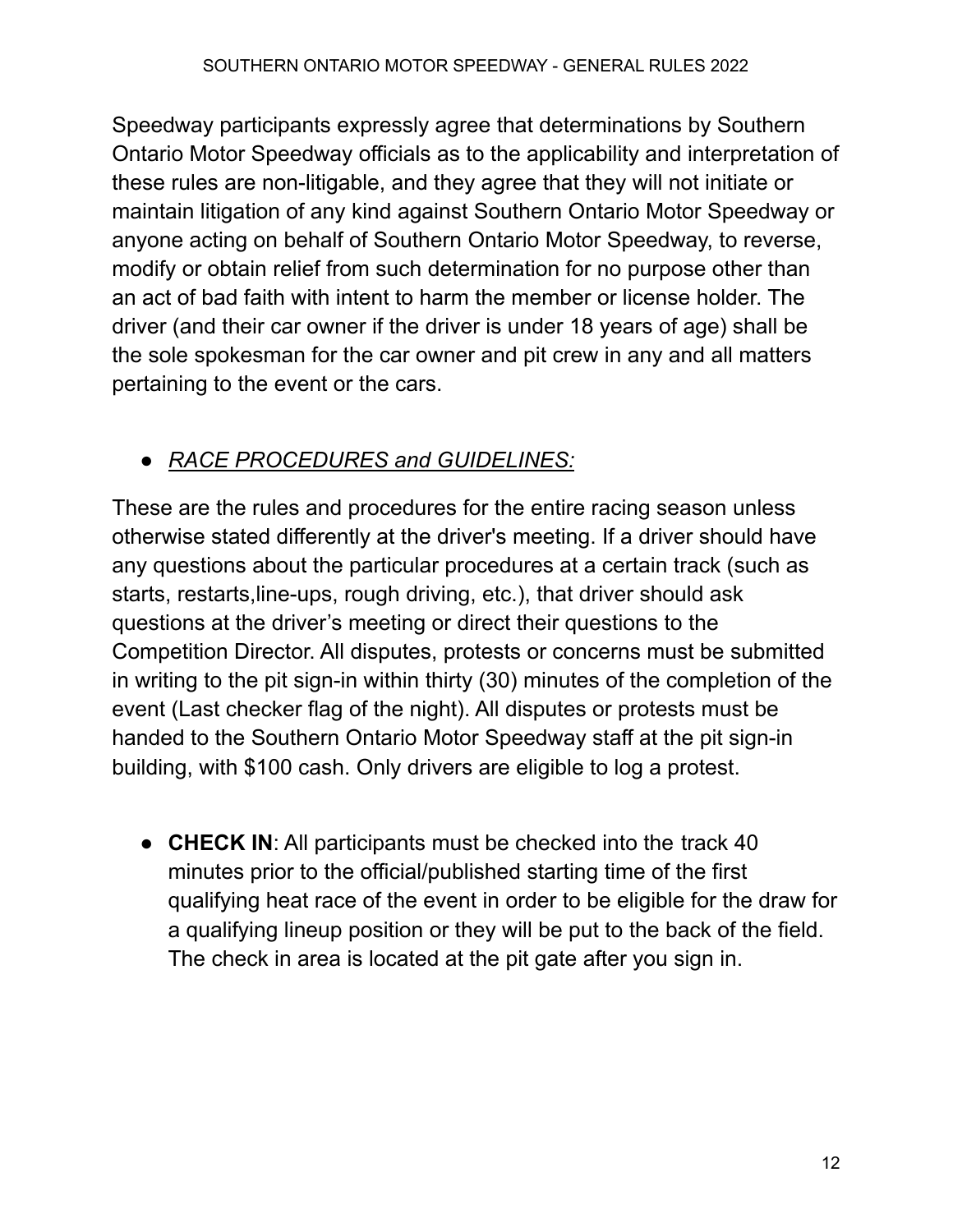### **● DRIVERS MEETINGS**

- All drivers must attend the drivers' meeting. Drivers in violation of not attending the Drivers' Meeting could face a fine, loss of driver's points, owner's points and/or suspension.
- The number of cars starting each event and the number of laps for each event may be announced at the drivers' meeting.
- Any changes in the basic event night program due to car count, track conditions and/or any other circumstances may be announced at the drivers' meeting.
- Drivers MUST bring transponders to meeting to be tested.
- **ONE WAY RADIOS**: One way radios are mandatory in all divisions, at all times. The frequency for the one way radio is 454.000
- **TRANSPONDERS**: Transponders are mandatory. If you are not in possession of your own transponder, you must rent one from the Speedway. The cost is \$20.00 per night. The transponder will be picked up at the pit sign-in building and returned thirty(30) minutes after the end of the event (Last checker flag of the night). If the transponder is not returned within thirty(30) minutes then, the driver will be charged \$20.00 the next week in order to receive a new transponder for that week. If you own your transponder but forget to leave it for us to charge then you will have to rent one the following week.
- **TECH INSPECTION PROCEDURES:** All cars may be required to pass pre-tech before that car can participate in an event. If a driver should have any questions or concerns about the legality of the car(s), it is the driver's responsibility to talk to the tech inspectors about this question or concern.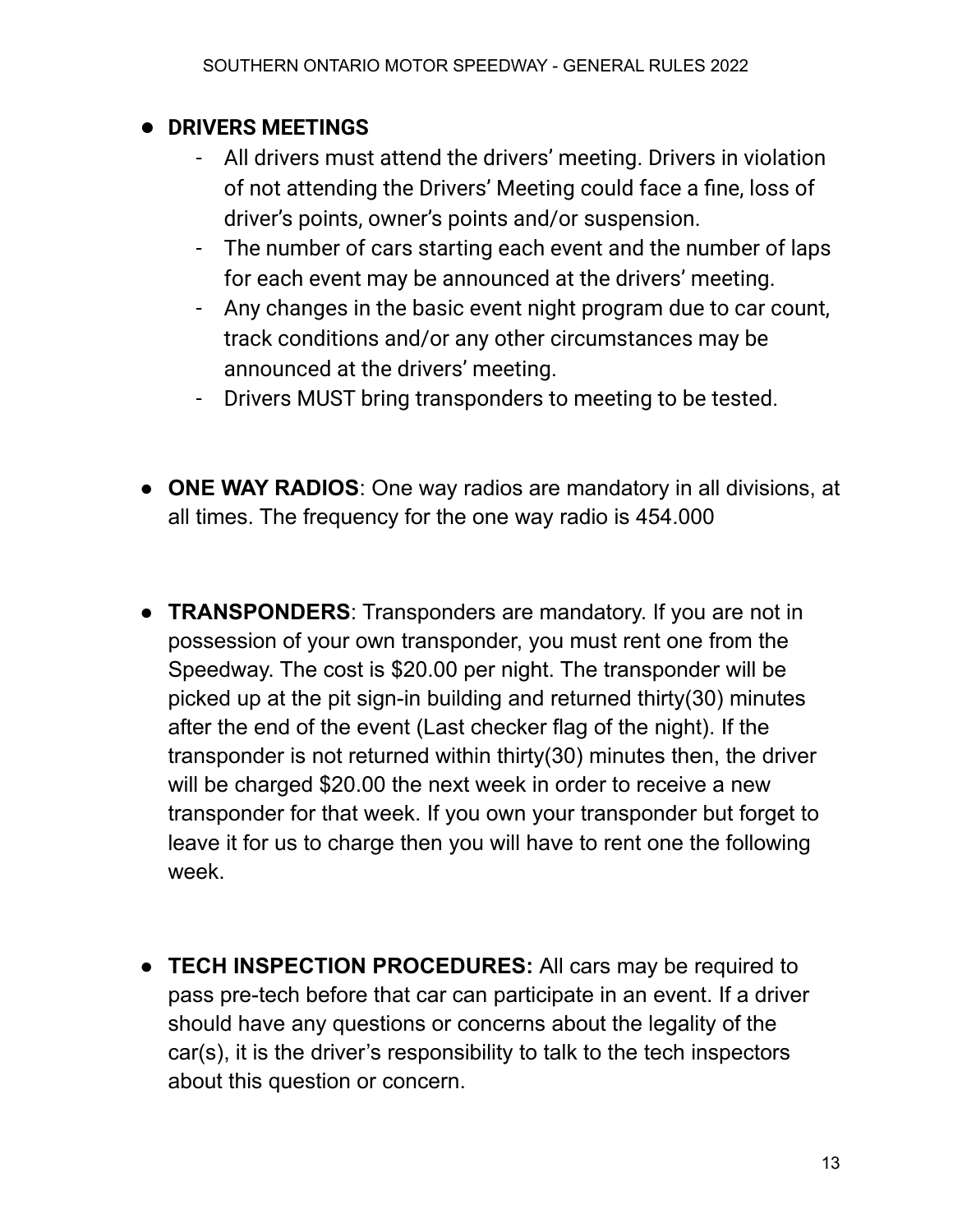- **QUALIFYING:** Drivers may not attempt to qualify more than one car in the heats. All car changes must be reported to a Pit Steward prior to the line-up of the heat races or main races.
- **PRE RACE LINE UP:** All cars will line up in the designated staging area prior to their respective heats, and feature races. Any car not staged and ready to go when the white flag for the previous event is waving, will not be permitted to start the race or will be relegated to start in the rear of the field. If a car cannot make a call for a heat, it cannot start in another heat race.
- **INITIAL RACE STARTS:** All initial race starts will take place when the green light is displayed. All initial starts will be double file starts at a consistent medium speed until the front two cars reach the line and fire together.If no laps have been completed when the green light is displayed, then there will be a complete double-file restart with the car(s) causing the caution and/or involved in the incident to bring out the caution being placed at the rear of the field (regular accident rules prevail).When the pace car lights go out, the race will be going green the next time past the start line. It is the driver's responsibility to be ready to start at this time. All starts and restarts will be at a consistent medium speed. This speed will be set by the pace car. The leaders must maintain this speed throughout the entire start or restart. Failure to maintain the proper speed will result in a complete restart with any car jumping the start being sent to the back.
- **Double File Restarts Line-ups** If a car drops out after the initial start but before one lap is complete in the race, that spot will be filled by moving the car directly behind it straight forward (no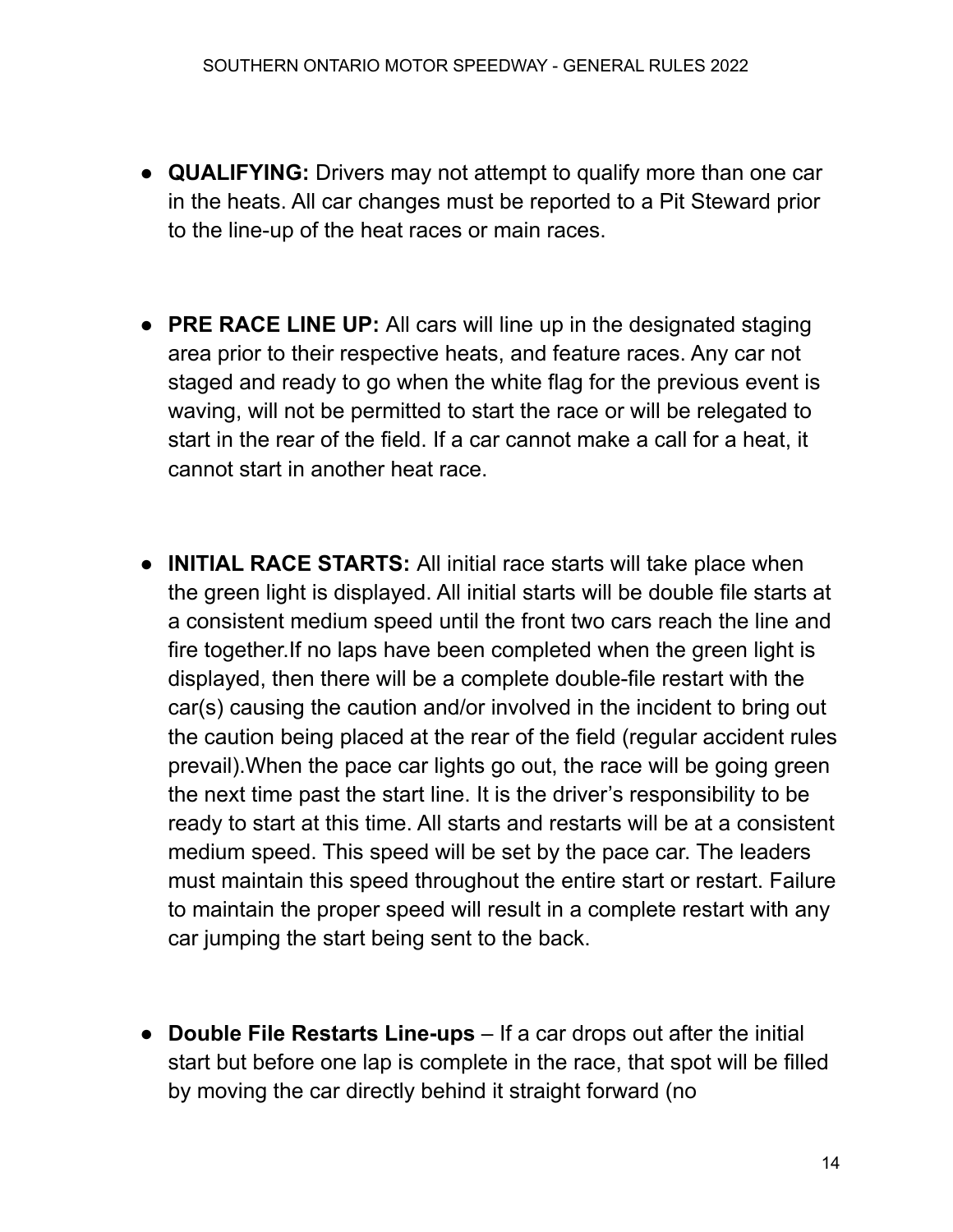criss-crossing). If 3 or more cars on the outside or inside rows cannot continue after an initial start and before the completion of one lap, a new line up will be produced from the Race Director.

- **RESTARTS** (After one lap is complete): Delaware restarts will be used. The leader will have the front row to himself. Second position may choose high or low. The rest will line up in normal fashion, until the final five laps, and then single file.The track reserves the right to revert to a single file restart at any time if there have been excessive cautions, as determined by the Race Director.All restarts will be made by the leader in the designated restart area. Cars may pass only after the green light is displayed.All restarts that will be single file will be in a nose-to-tail formation maintaining a consistent medium speed. Drivers that do not go to their designated positions at an official's request will be relegated to the rear of the field or to the pits at the official's discretion.It is the leader's responsibility to maintain a consistent medium speed set by the pace car. The leader must maintain this speed throughout the entire restart process. Failure to maintain the proper speed will result in a warning and possibly a complete restart. If a second attempt fails, then the leader will be sent to the back of the field. On restarts, any driver caught passing before the green will be considered jumping and sent to the back of the field. If a driver is caught jumping twice in the same race, they may be relegated to the pits.
- **ACCIDENT RULES:** Any driver(s) deemed to be the cause of the caution and/or involved in the incident causing the caution may be sent to the rear of the field for the restart if they are able to continue. If a driver deliberately (at the discretion of the race officials) causes a caution, that driver will be disqualified and black flagged for that race. **(\*\*\*\***In any case that you are involved in an accident or stopped on the track and require assistance, you must have a tow hook attached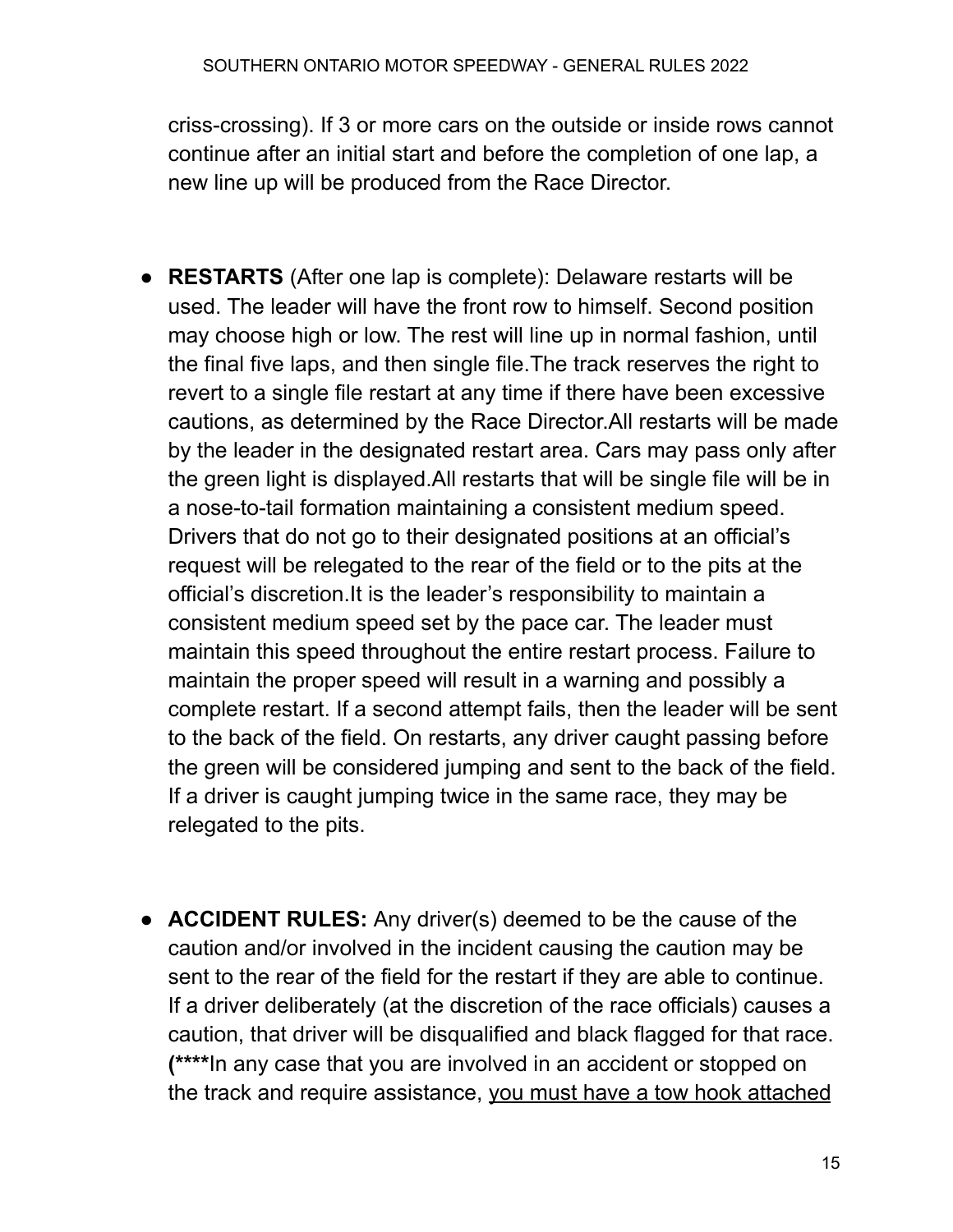to both the front and rear of your car. If you do not have these tow hooks, your car will be pushed to the infield and left there for the remainder of the night until the races have concluded so you may then, safely, go to the infield and get your car**\*\*\*\*)**.The Race Director, Flagman and race officials will use this rule at their own discretion, based on their view of the incident.

- **TWO/THREE SPIN RULE:** Any driver that causes two yellow flags per single event may be black flagged from the race and relegated to the pits at the discretion of the Race Director. Any car spinning three times without assistance will automatically be black-flagged.
- **SPIN OUTS:** If a car spins and causes a yellow, that car will restart at the back of the field. If a car pulls out of line during a caution period (for example, spinning to avoid an accident), that car will restart wherever they were last scored, as determined by the Race Director. Drivers that spin out on the track must try to get going immediately and not stop the race. If anyone is deemed to be deliberately stopping a race, they will be black-flagged and relegated to the pits.
- **ROUGH DRIVING:** If anyone is observed causing other drivers to spin or lose control of their car, that driver will be fined, penalized or disqualified at the official's discretion depending on severity. Any car that hits another car after the checker has been given will receive a \$500 fine! PLEASE RESPECT OTHER PEOPLE'S EQUIPMENT!
- **PASSING:** It is the responsibility of both the overtaking and overtaken driver to assure safe passing at racing speeds. A driver being overtaken must give the overtaking driver a lane to race. A driver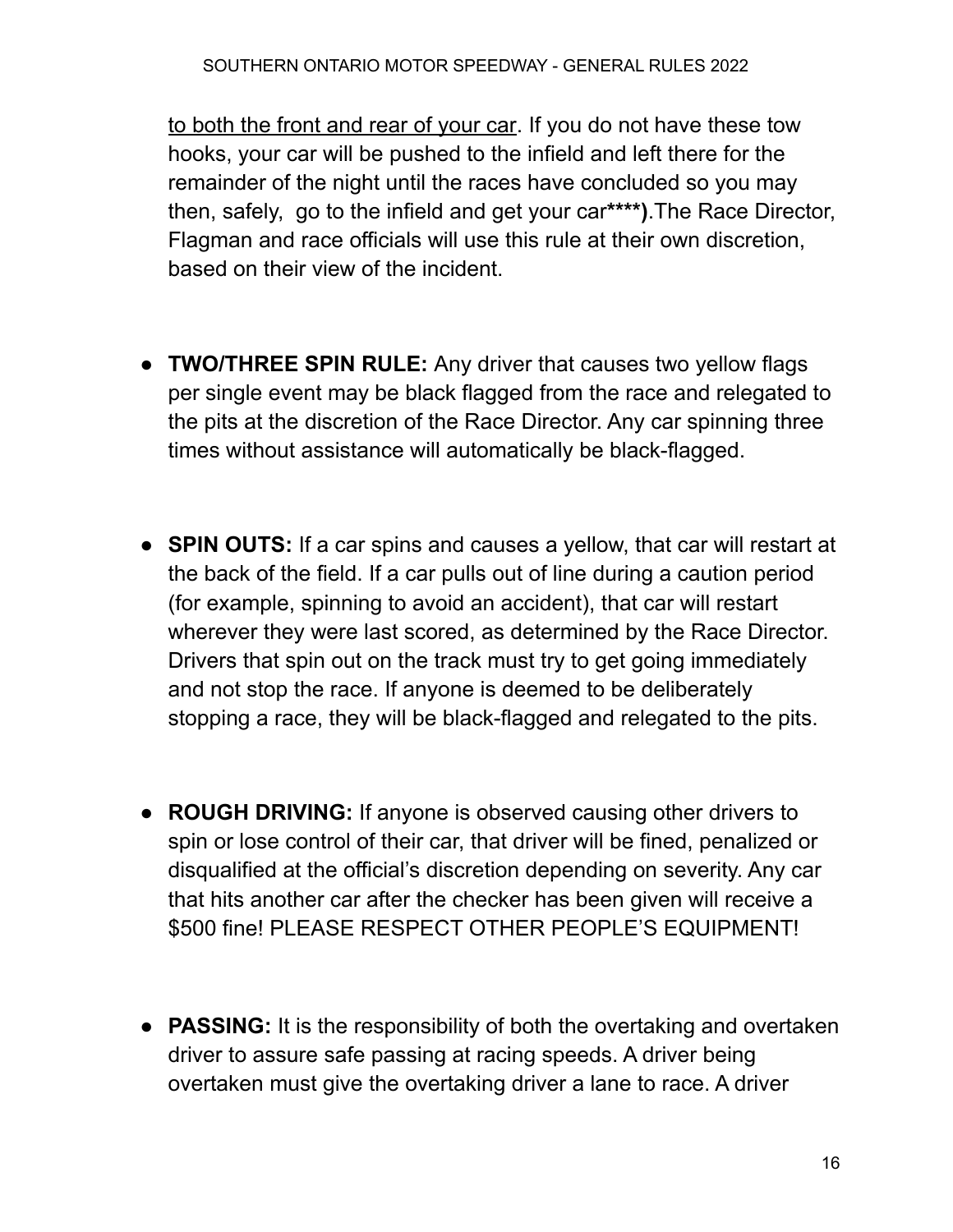traveling alone may use the full width of the track, but once he/she is challenged, they must choose a lane to race in. Passing may be either right or left depending on the conditions of the moment (not through that car).

- **BLACK FLAG:** A black flag will be given to any driver that is losing a part on their racecar, smoking badly or to assess a driver penalty. This includes the loss of the front or rear bumpers. The Race Director may communicate via the One-Way Radio the reason for the black flag. Decisions on black flags will be made at the discretion of the Race Director.
- **PITTING DURING A RACE:** All drivers going to the pits under a yellow must go to the rear of the field upon their return to the race. Any car(s) wanting to return after the race has been restarted may only do so if it is safe to do so and the on-ramp race official motions you to do so. If the on-ramp official displays the red flag, you MUST stop!

Q. **WORKING ON CARS:** All work on the racecar must be done in the pit area or any area that is designated by the Chief Starter or Race Director at the driver's meeting. No crew members are permitted on the racetrack at any time except if requested to be there by an official. If a car is worked on by its crew (without an official's permission) while it is on the track, then it will be disqualified from that race. Any driver exiting their car will be disqualified from that race unless directed by an official or in an emergency situation.

● **LAPPED DRIVERS:** All lapped cars shall hold their line unless the Chief Starter indicates for them to go to the low line to permit faster cars by them. On restarts, lapped drivers will go to the rear of the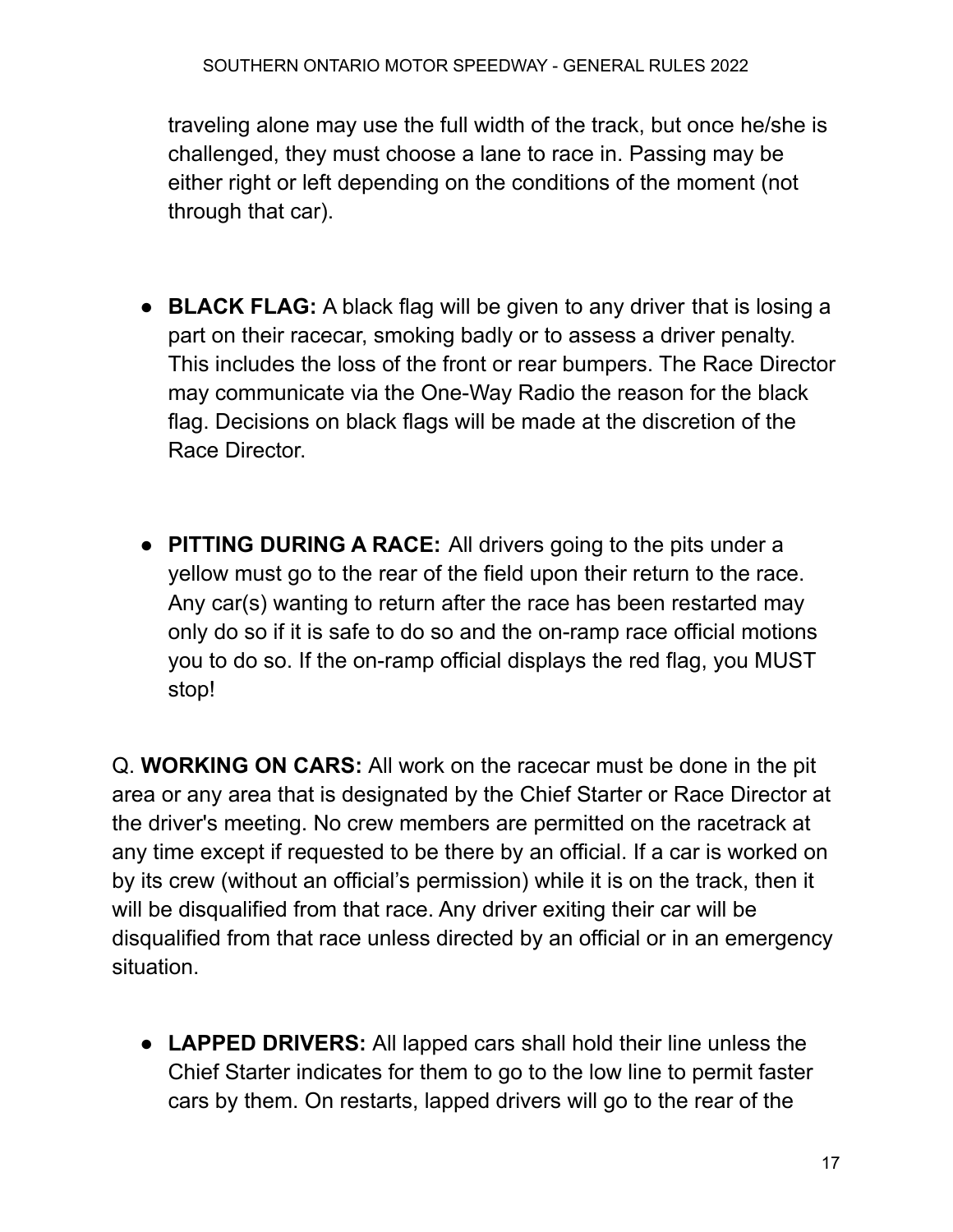field. Remember, if you were just lapped by the leader, there will be more cars coming!

- **CARS MOVING THROUGH THE PITS:** Cars moving through the pits or infield, will do so with extreme caution and at a minimal speed. Any driver which is deemed driving dangerously, erratically or of inappropriately excessive speed for the circumstances will be penalized accordingly. No one (except the driver) is allowed to ride in or on the racecar at any time. Anyone not adhering to this rule will risk immediate disqualification from the entire schedule of events.
- **SAFETY APPAREL:** All drivers must wear seat belts, safety suit, driving gloves and helmet when on the racetrack. This includes slow warm-ups, racing, or whenever the car is in motion on the track.
- **UNSPORTSMANLIKE CONDUCT:** Unsportsmanlike conduct or participating in any action or activity considered detrimental to Southern Ontario Motor Speedway, at any event or on social media, by drivers, owners and/or pit crews shall be grounds for disqualification and/or punitive action by Southern Ontario Motor Speedway.

Any driver and/ or relations to driver that violates any technical rule as presented within the rulebook and/or issued in a written bulletin will be subject to disqualification and/ or fine and/or suspension and/or loss of points and/or any other action deemed appropriate by Southern Ontario Motor Speedway's management team.

You **will not** be allowed entry into the track as a driver, pit crew or fan if you have an outstanding fine.

Any complaints or concerns can be emailed to the Competition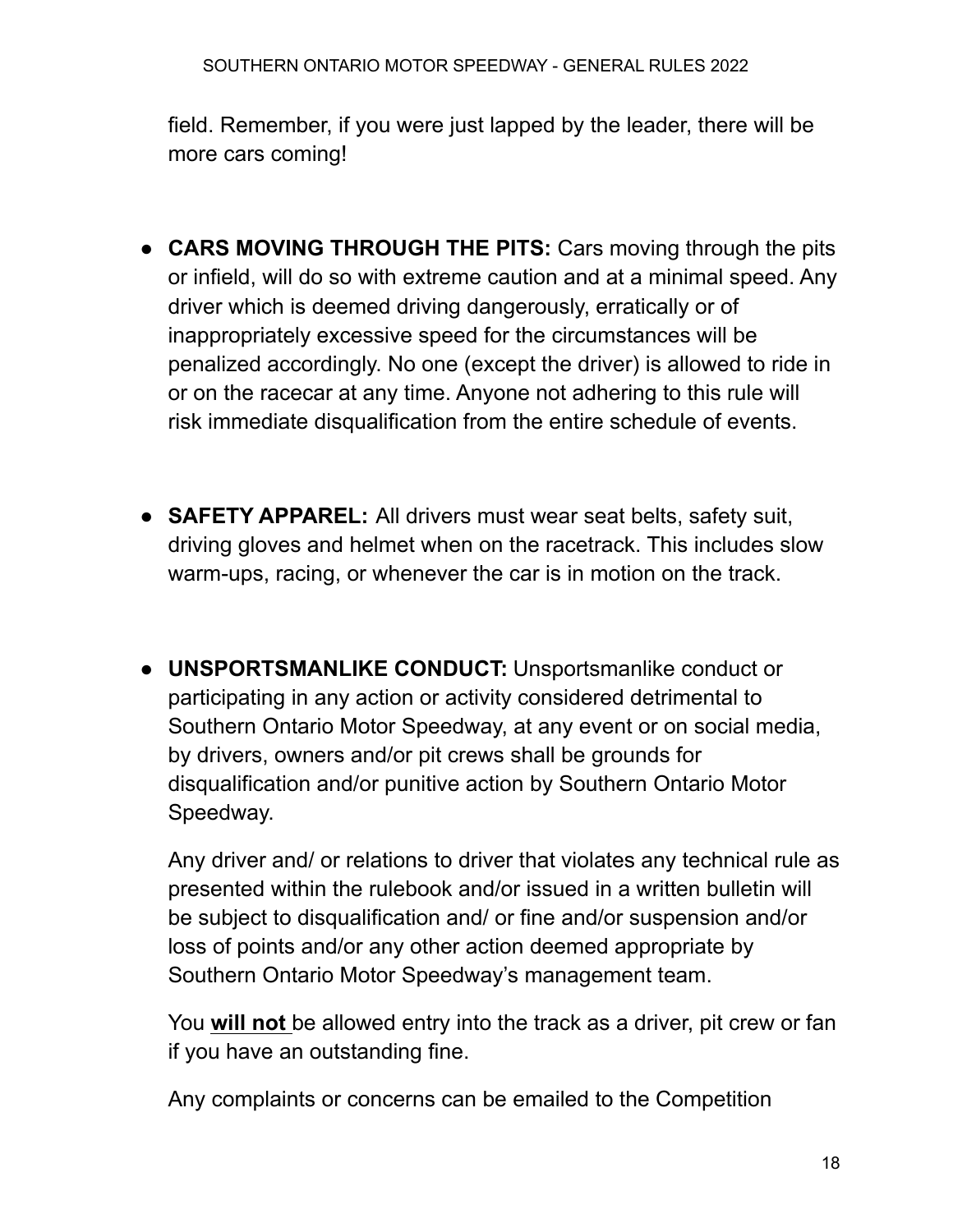### Director (Rob Young) at **competitiondirector.soms@gmail.com.**

The driver and pit personnel should stay in their designated pit spaces. Anyone in an argument or fight at another team's pit area will automatically be at fault and suffer the penalties designated to the offense.

- **Any driver who exits their car** without permission or an emergency may be disqualified from that event. If you are in a safe place on the infield and the race remains green, do not take off your helmet or unbuckle your safety harness until you are brought safely back into the pit area. It is strongly recommended that the pit crew have a flashlight ready, to indicate to the tow truck driver where their pit stall is located. In the event a driver abandons their car, such car will be towed into the infield, where it will remain until the conclusion of all that night's races.
- **Neither a driver nor pit crew** are allowed to walk on the racing surface any time there are vehicles on the track . The only exceptions are if a pit crew has been requested by track officials to enter the race track and for Victory Lane photographs.
- **Use good judgment** when your car malfunctions by staying out of the racing groove so as not to hinder others.
- **No alcoholic beverages** allowed in the pits until the final checkered flag of the event. Violators will be fined \$50 each. **Remember** drivers are responsible for their crew members and may suffer a disqualification for violation of this rule.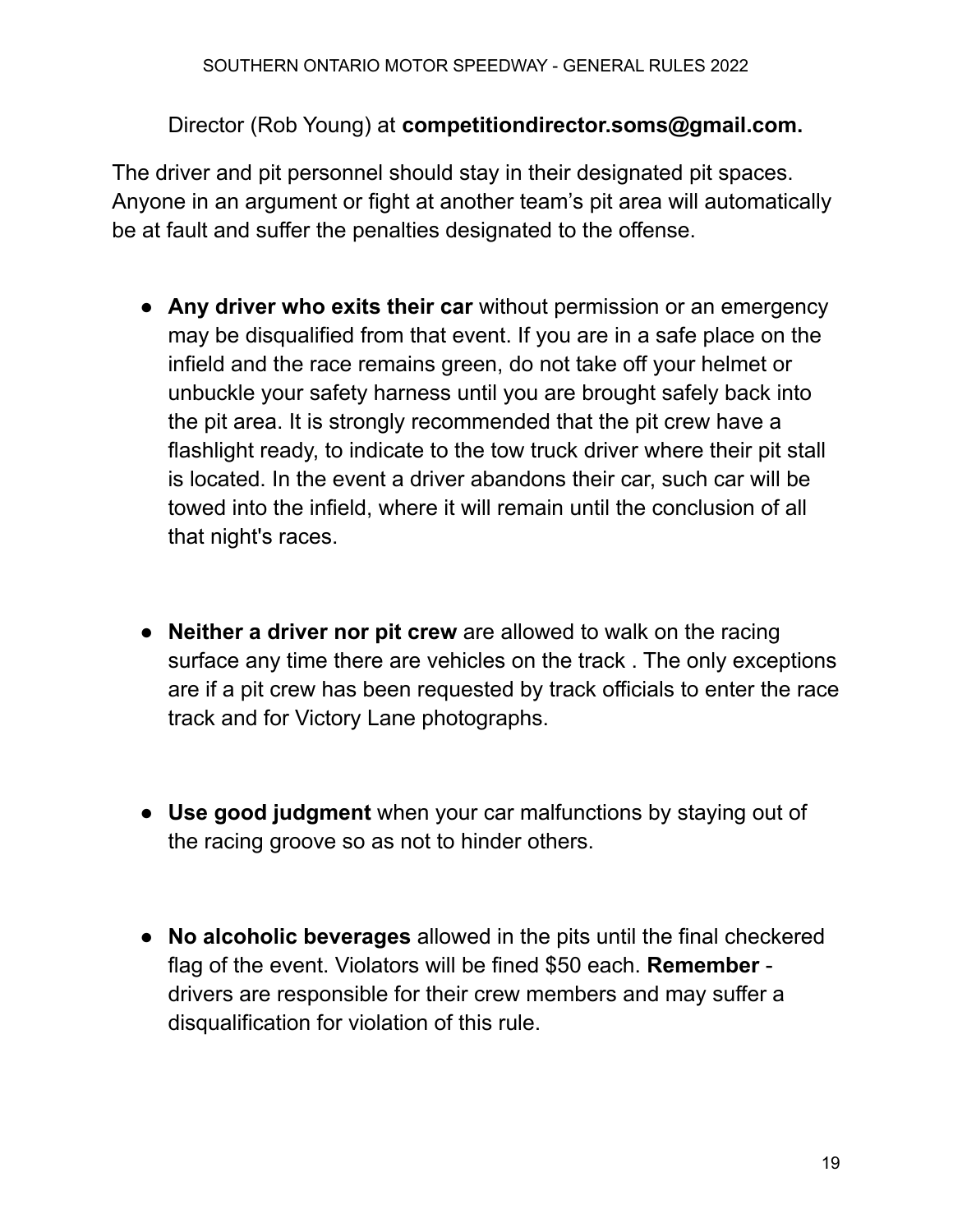**AA.** Anyone causing a disturbance at the flag stand, scorer's tower or on the track with an official or at the pit gate will be fined.

**BB.** All personal property brought to the speedway by a team MUST be removed with them when they leave. This means tires, racecar parts, drained oil, etc. Please clean up after yourselves. In advance, thank you for your cooperation!

**CC.** Check all drain plugs and gas caps before your race so we can minimize caution periods and be able to give all of the drivers more track time for their events. Your cooperation and attention paid to these items are greatly appreciated by both SOMS and your fellow competitors.

**DD.** The driver shall be the sole spokesman for the car owner and pit crew in any and all matters pertaining to the race or the cars. Only the driver shall take part in any arbitration for matters concerning races with the track officials in charge.

**EE. PURSE COLLECTION PROCEDURE** - Payoff will be made the following week after all cars have passed post race technical inspection to the driver (or pre-arranged designated representative). Purse money will be distributed at the pit gate the following week. No multiple pick-ups! Southern Ontario Motor Speedway is not responsible for purse monies signed by other parties! Those not able to pick up their purse money may do so at the following event via the pit sign-in building. If you are not a regular SOMS driver and will be driving to our speedway from a long distance please call ahead or make previous arrangements for payment of your purse.

**FF. TIRE DISPOSAL** - Absolutely no tires shall be dumped on speedway grounds. All disposal of tires is the responsibility of the driver. Violators will be fined and/or suspended at Southern Ontario Motor Speedway management's discretion.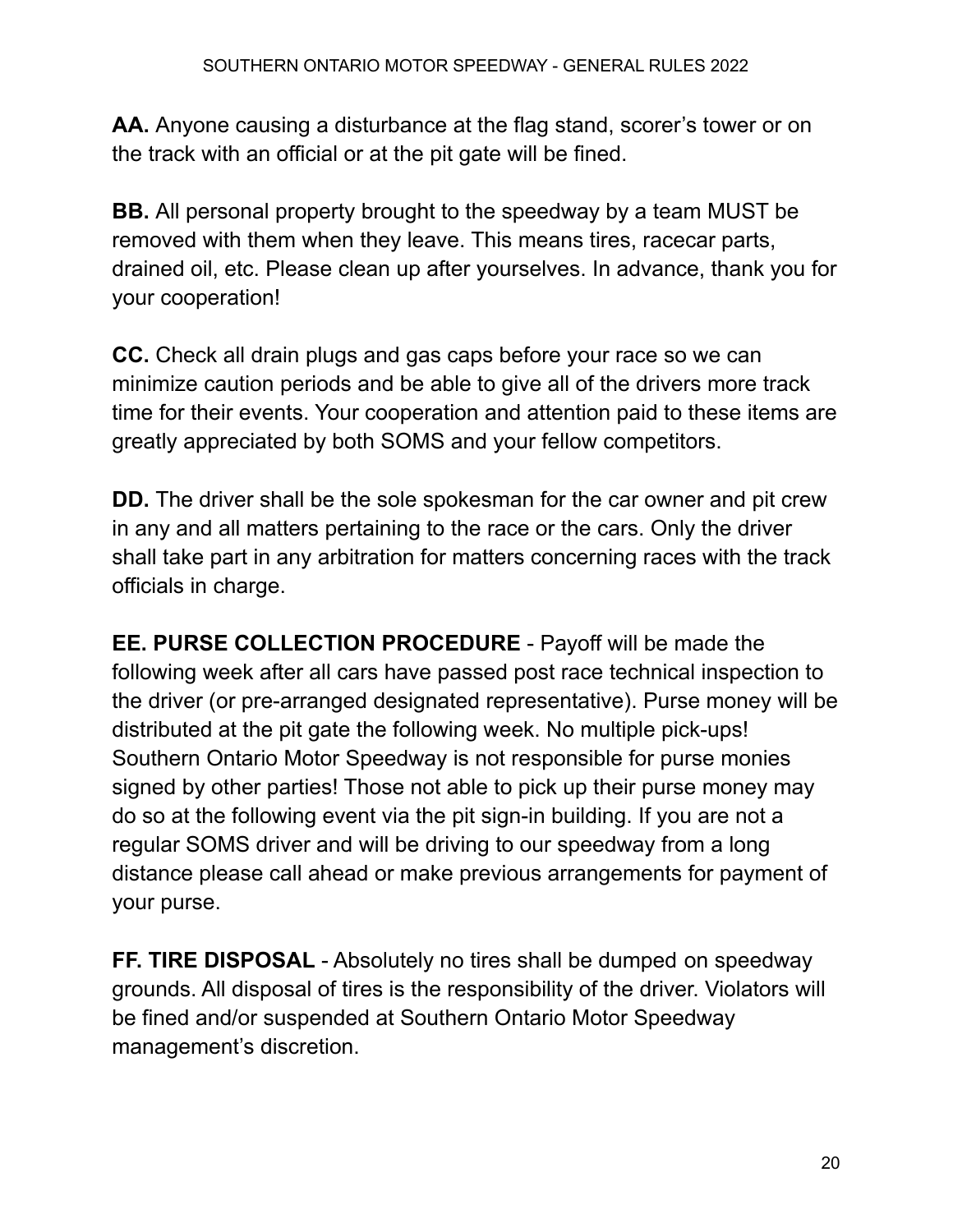- *SCORING PROCEDURES:*
- **SCORING LAPS:** Every lap is scored when the leader has passed the start/finish line under green light conditions. If the field completes the first lap under green, the first lap shall be scored and any subsequent yellow lights shall result in the drivers lining up as per the restart rules.
- **LINEUP AFTER A YELLOW or RED LIGHT:** All line ups will be derived from the scorers' lap sheets and/or computer timing and scoring. All scoring will be done at the start/finish line under green light conditions. In case of a yellow light situation, the top 5 cars will be visually scored and that lap counted, and all remaining cars will revert back to their position on the last completed lap. This eliminates the need to race through an accident, back to the start/finish line. Lapped cars shall restart at the rear. Discrepancy in scoring to reset any line up position scoring will revert to the last completed green light lap to derive the line up. In case of a red light situation, all cars will revert back to their position on the last completed lap.
- **PASSING UNDER THE YELLOW:** Any driver attempting to improve his position while running under the yellow will be sent to the back of the field. Refusal to maintain proper positions will result in being sent to the back of the field.
- **END OF THE RACE:** When the field has been checkered, the order of finish shall be determined by the number of laps completed and in the order the cars took the checkered flag. If two cars completed the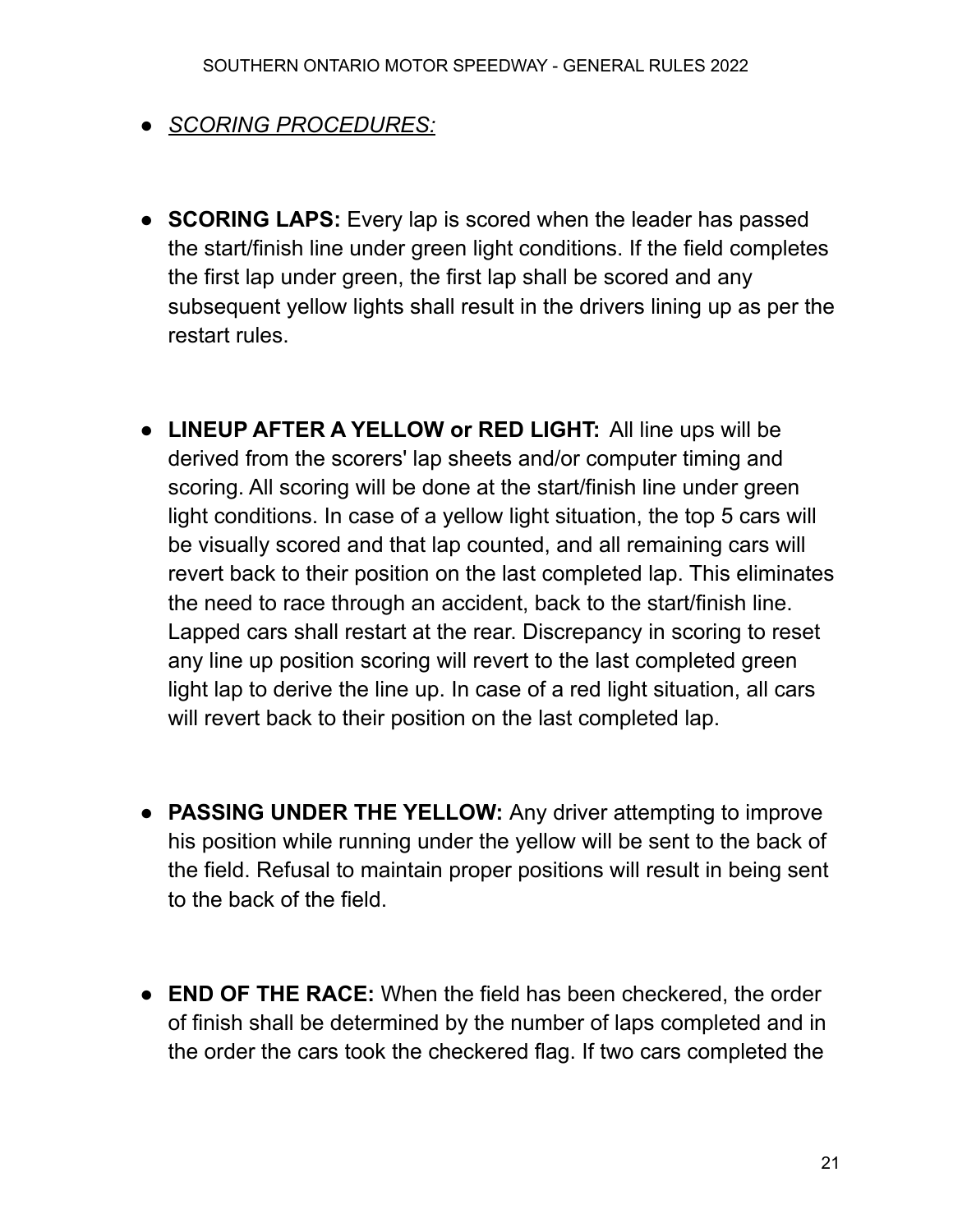same number of laps, the car that completed that lap first shall be paid ahead of the other car.

# *FLAG RULES:*

- **Green:** Indicates the entire track is clear for racing. Passing will not be permitted before the green light is displayed at the designated point.
- **Yellow:** All drivers must come to the pace car speed (medium and consistent) as soon as safely possible and fall into single or double file nose-to-tail formation behind the pace car. Absolutely no passing under the yellow is permitted unless directed by an official. Racing back to the start/finish line is not permitted.
- **Red:** All drivers must safely come to a complete stop where they are on the track, otherwise disqualification or penalty may result. The race will be restarted when it is safe to do so. Remember, use your head, the emergency crews will be rolling and it could be a friend that needs help. Scoring will revert back to the previous lap scored.

The red light shall be used, in the opinion of the Race Director or Chief Starter, if the track is unsafe to continue to race. If there is a red light condition before one official lap is completed, cars will be restarted in the original starting order with the involved cars to the rear of the line-up.

Any car going to the pit area during a red flag stop allowed by the race director over the radio will be put to the rear of the field when the race is resumed. (Pit work on cars will be allowed under red flag conditions)

- **Black:** The black flag is to be used at the starter's discretion. Failure to obey the starter's instruction within two laps will result in the driver not being scored from that point on and will face a \$500 fine.
- **"Crossed Flags":** The race is at the halfway point.
- **Blue w/ Yellow Diagonal:** Indicates that a driver is being overtaken by the leader and/or other cars on the lead lap. The driver must hold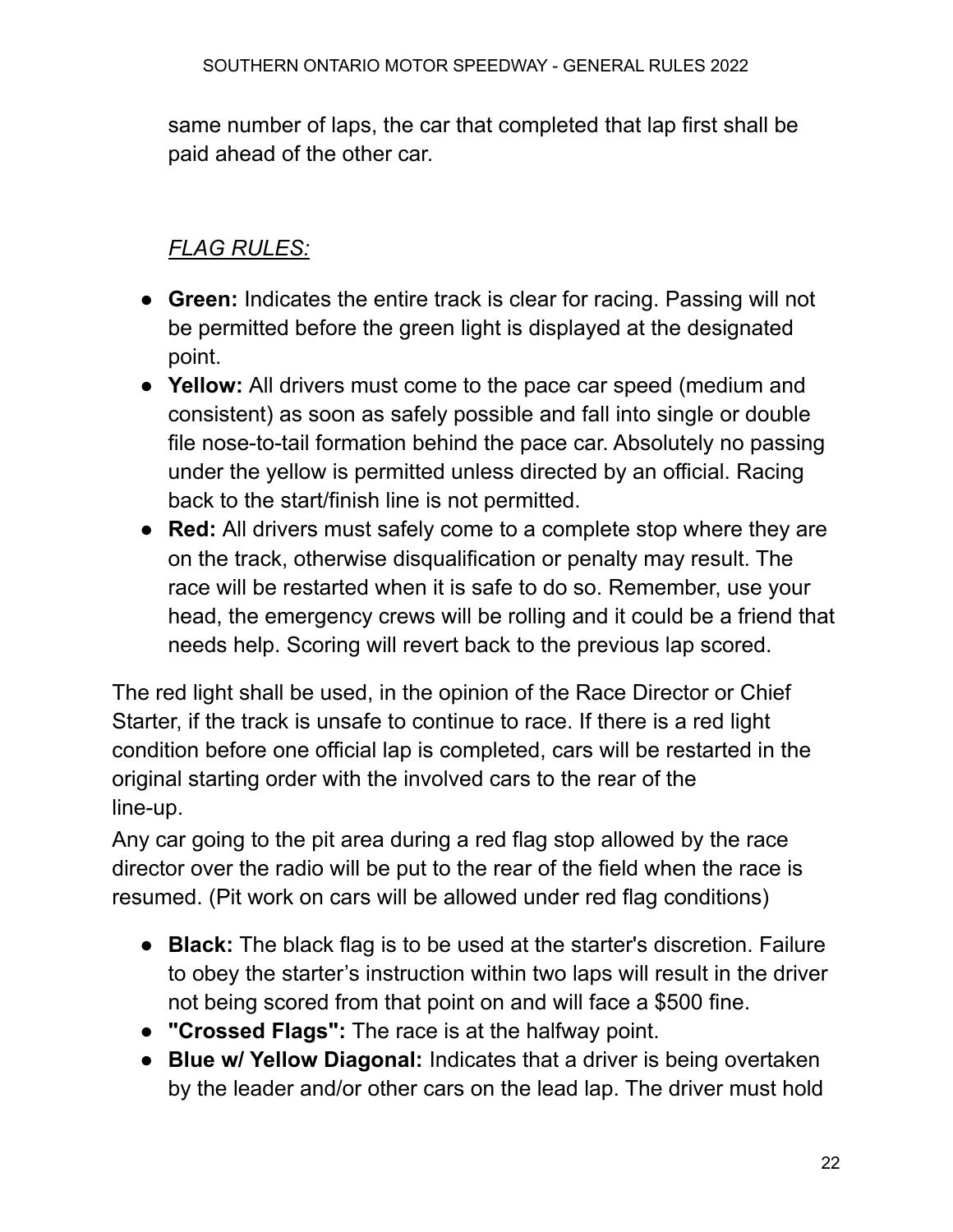their racing line on the track to allow overtaking drivers to cleanly pass the lapped driver.

- **White:** Indicates one lap to go in the race.
- **Checkered:** Indicates the race is officially completed and all drivers must pass underneath it to be scored on the last lap. A race is not completed until the checkered flag is displayed. A yellow and checkered may be displayed simultaneously, which means be aware of trouble on the track. No person shall have the authority to order a completed competition to be run again.
- **Victory Lane:** For regular Weekly Racing Series races, only the race winner will proceed to the front straightaway (immediately after passing the weight check). For other races, the number of cars to go to the front straightaway will be announced at the drivers' meeting. No Victory Lap.

# **LINE UP PROCEDURES and POINTS:**

- Line up procedures are determined by the Race Director and drivers are informed accordingly.
- Points will go to the driver. Alternate drivers are allowed but will receive points for themselves not the car they are driving.
- The worst two finishes from each driver will be subtracted at the end of the year in regards to points. This includes absences.

Points for DNS (DID NOT START) or DNQ (DID NOT QUALIFY) are zero (0) points. If you do not take a green lap you will not receive any points. There are no points just for showing up. Please notify the Race Director if you are not going to make the feature so they can adjust the line up. Disqualifications in any race will receive zero (0) points for that race.

# *Racing QUALIFYING Procedures:*

● If fewer than 21 cars -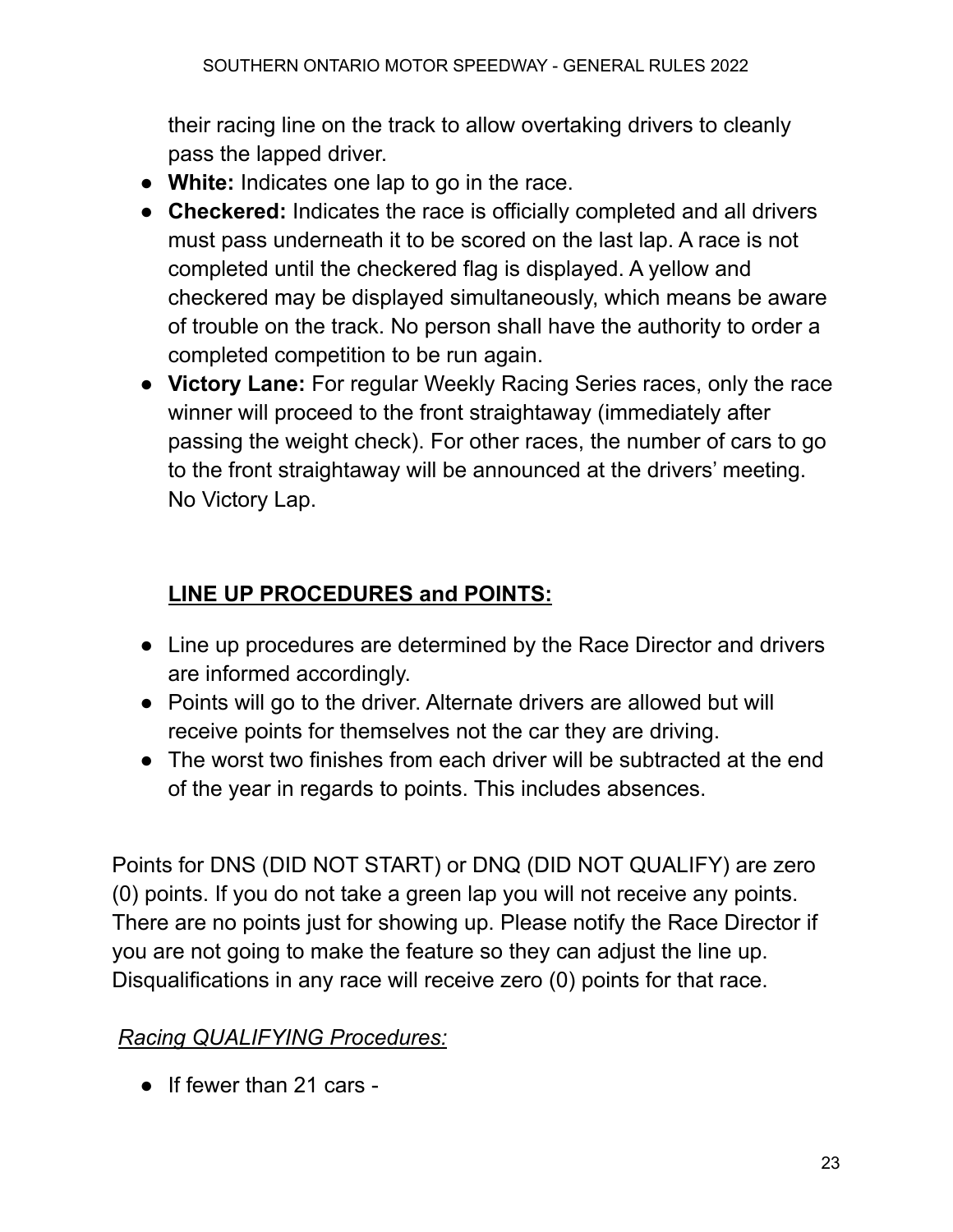- $\bullet$  2 heats;
- no consi .
- Top 6 from each heat qualifies for redraw
- $\bullet$  If 21 to 24 cars -
	- $\bullet$  3 heats:
	- no consi
	- Top 4 from each heat qualifies for redraw
- If 25 to 27 cars
	- 3 heats:
	- Top 6 from each heat qualifies
	- Top 4 from each heat qualifies for redraw
	- B-main top 6 to A-main heads up at the tail.
- $\bullet$  If 28 to 36 cars -
	- $\bullet$  4 heats:
	- Top 4 from each heat qualifies
	- Top 3 from each heat qualifies for redraw
	- B-main top 8 to am main head sup at the tail.
- **SPECIAL EVENTS:** alternate handicapping procedures may apply for a special event, such as redraw for feature starting spots, etc.

# ● **TECHNICAL INSPECTION PROCESS:**

a. Only the driver and one crew member with their car are permitted in the tech area. All other drivers, car owners, crew members, etc. are not permitted in this area at any time unless approved by the Technical Inspector. Any driver or crew member without their car found in the tech area without prior approval from the Technical Inspector will be cause to disqualify their car or cars that that person is affiliated with.

● **REQUIRED FINISHERS AT TECH** (subject to change): Pre-race - With time permitting, the tech area should be open to all competitors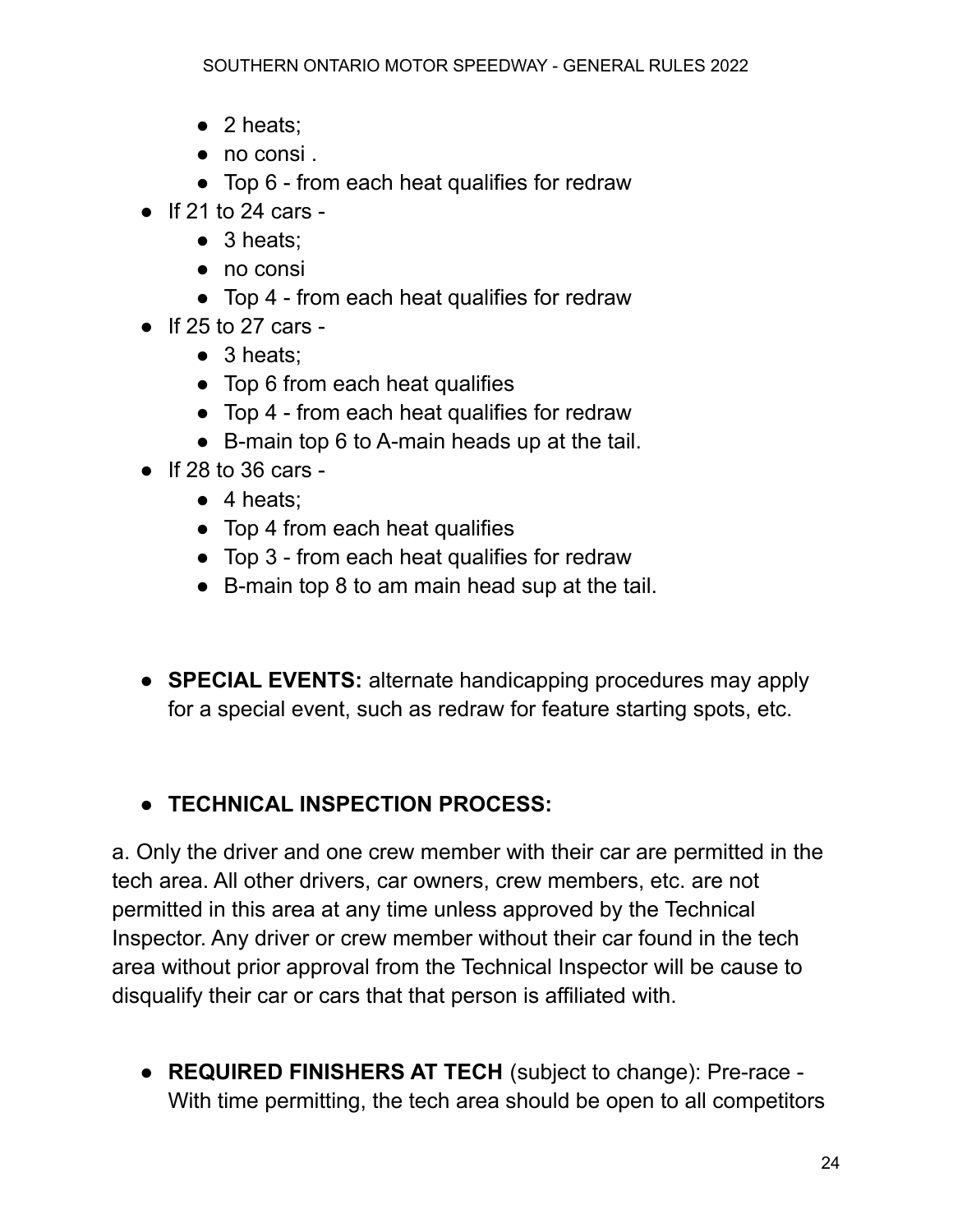that want to have something (ride height, wheel base, legality of a part, cranking compression, etc.) checked before the races begin. THIS IS STRICTLY VOLUNTARY. It is highly recommended if you have anything in question. Approval at this stage does not mean that you are legal for the rest of the event (i.e. cranking compression, ride height, etc.) because these are things that may be changed during the course of the event. Pre-race tech may be mandatory at the Technical Inspector's discretion, if all competitors are notified as they arrive at the track. Tech inspectors are not required to check the same items on every car in the tech area during technical inspections.

- **Failure to report** to tech when required will result in an immediate disqualification from that race. If you are unsure about your finishing position, stop to be safe.
- **Upon request by the Technical Inspecto**r, it is the responsibility of the driver and one crew member to prepare a car for inspection. (If not the driver then two crew members, but only two in total)
- **Penalties for not passing tech** will be at the discretion of the Technical Inspector unless otherwise designated within this Rule book or succeeding rules bulletins. They will notify the driver/car owner, Competition Director and the Race Director of all decisions.
- **Cars damaged** or altered after they have been approved at a pre-race inspection may be subject to re-inspection and approval. Upon re-inspection, the Technical Inspector shall have the final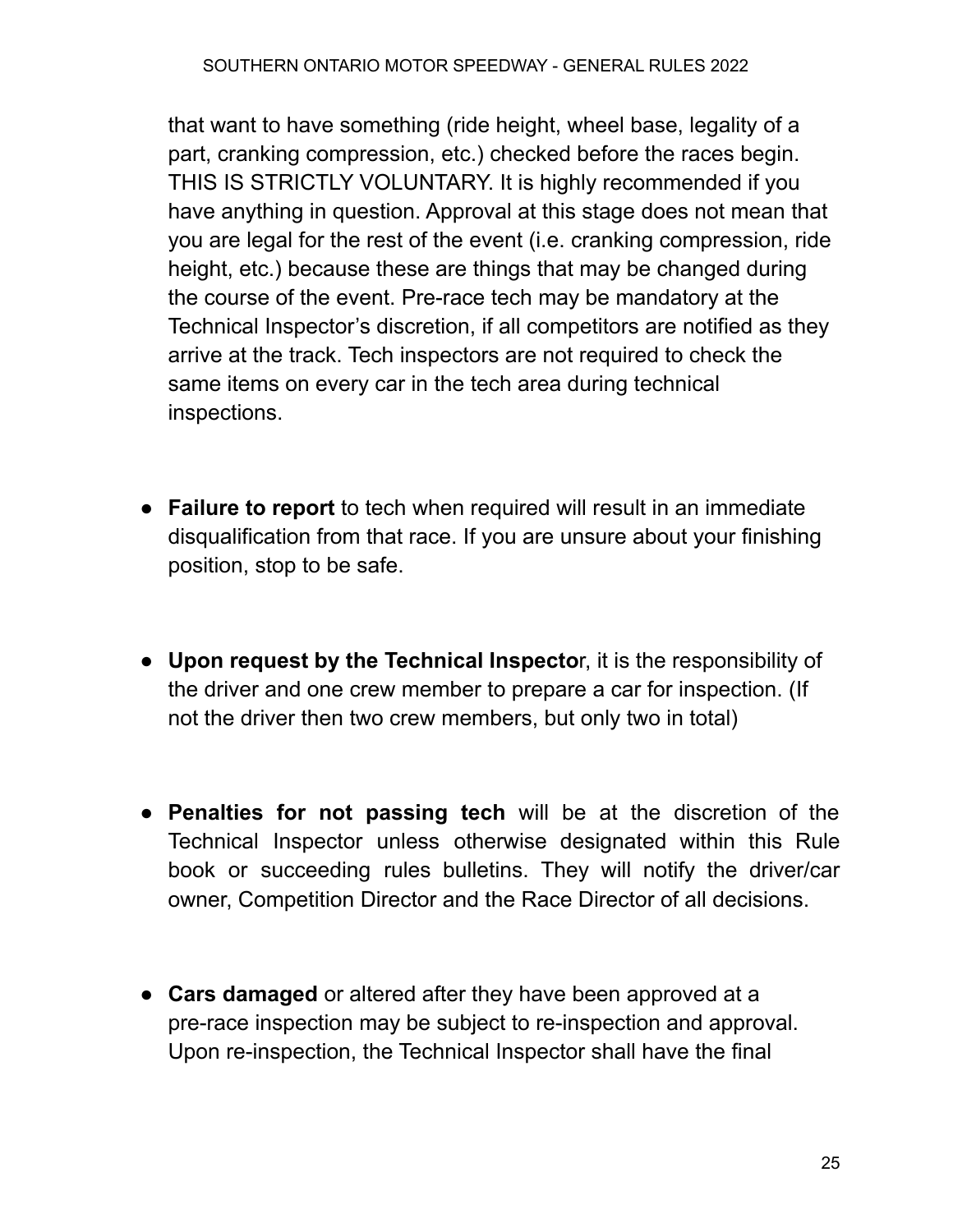authority to make the final decision on the eligibility of an accident-damaged vehicle.

- **APPEALS PROCESS** (for technical rules infraction penalties):
- **Filing an Appeal:** Only a Southern Ontario Motor Speedway driver in good standing may file an appeal against a technical (specification) penalty affecting them.

Penalties involving "on track" race procedures or judgment calls will not be considered for appeal.

All disputes, protests or concerns must be submitted in writing to the pit sign-in within thirty (30) minutes of the completion of the event (Last checker flag of the night). All disputes or protests must be handed to the Southern Ontario Motor Speedway staff with \$100 cash. Only drivers are eligible to lodge a protest.

After a protest has been handed in, the Southern Ontario Motor Speedway staff will hand the appeal to the Competition Director. The Competition Director will call an Advisory Panel together to discuss the appeal. Driver(s) may be called to a hearing. The Advisory Panel will vote and make a decision on the appeal.

After a decision is made, Southern Ontario Motor Speedway management shall have the right to publish notice of the decision and to use the names of the parties involved. The person or body referred to in such notice shall have no right to act against Southern Ontario Motor Speedway or the person publishing the notice. SOMS may penalize the author of an appeal deemed to be malicious, spiteful, or who otherwise acts in bad faith.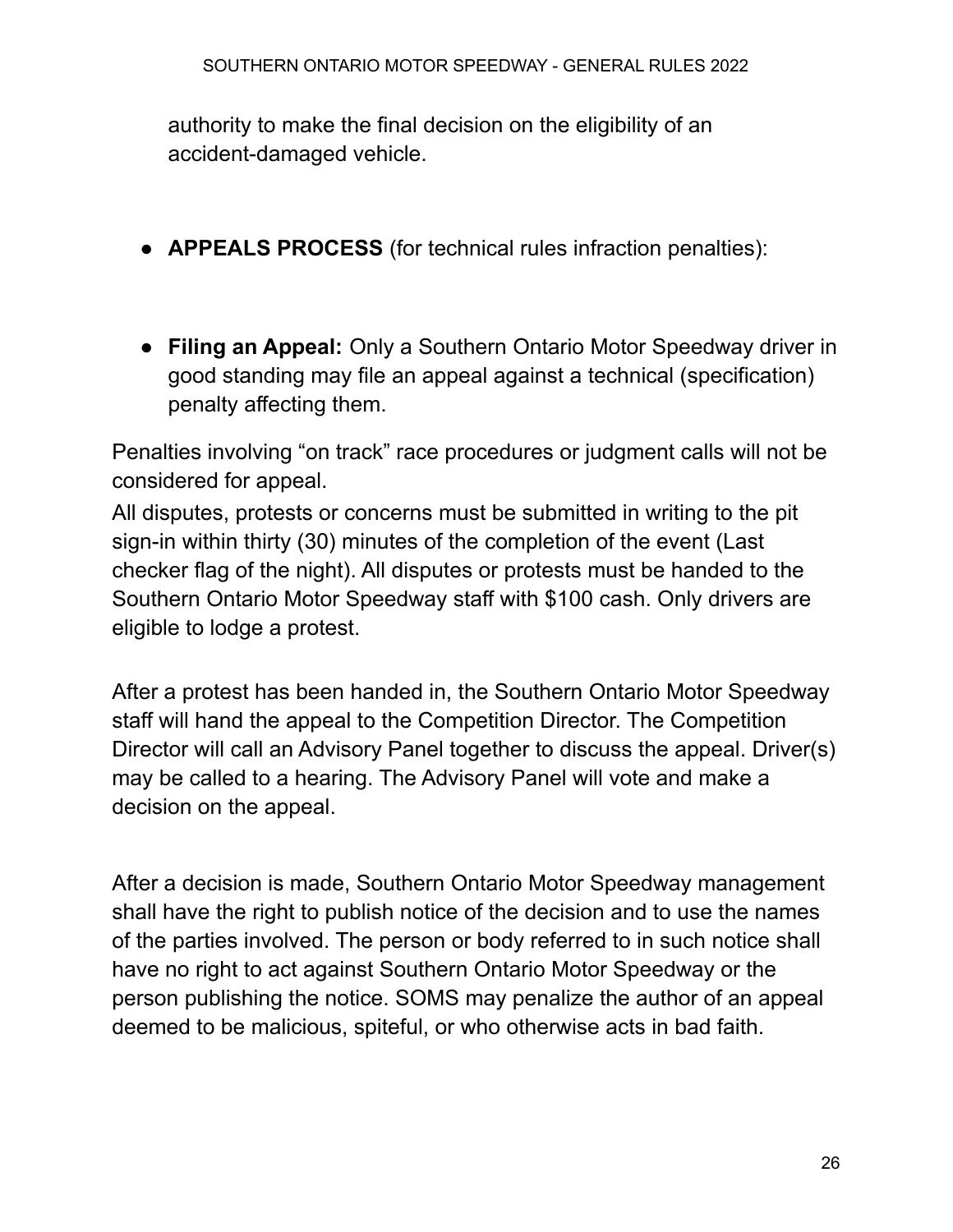### ● **TECHNICAL RULES:**

a. Technical rules for all divisions are available via www.southernontariomotorspeedway.com or by contacting the Speedway Office.

- **ALWAYS HAVE FUN!!! -** Everyone attending Southern Ontario Motor Speedway is required to have fun while visiting or participating. Those individuals not enjoying themselves will be made to leave the event and/or take a vacation from upcoming events.
- This is a professionally-run facility and all participants are expected to conduct themselves accordingly. Drivers (and their car owner if the driver is under 18 years of age) are responsible for the conduct of all persons connected with the team.
- Let's remember that in order for our sport to grow, we need the support of the spectator. Please give all spectators the respect that you would like to receive from them. We want to promote OUR sport as "A Family Sport."
- Carefully check your car at all times before driving it. Particular attention should be paid to loose wheels, a loose seat, loose or damaged suspension parts and loose body panels and parts.
- Our participants will always be "number one" to us, however some very important people are contributing their time and money supporting our racing. Track owners, employees and officials work long, hard hours preparing for racing events at their facilities. They spend money and time encouraging old and new fans to come out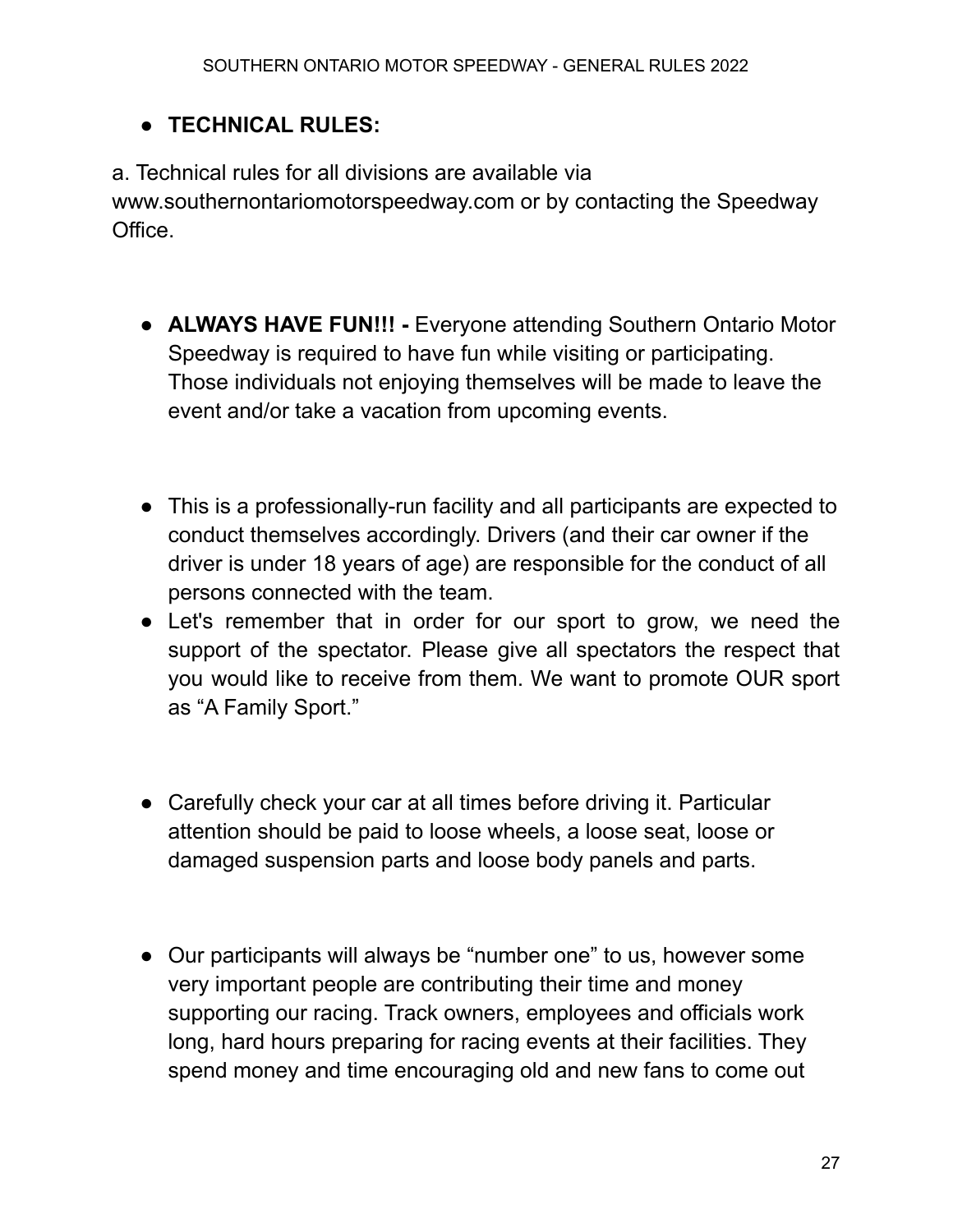### and watch you race. **PLEASE REMEMBER TO THANK THEM FOR GIVING YOU THE OPPORTUNITY TO RACE**.

• The Press is also very important to our sport. They are doing their part in keeping Short Track Racing in the spotlight. The Press is always looking for information. It is up to us (the speedway and the participants) to provide them with material related to our efforts.

Note these rules are subject to change during the racing season. *The officials' interpretation of these rules is FINAL*